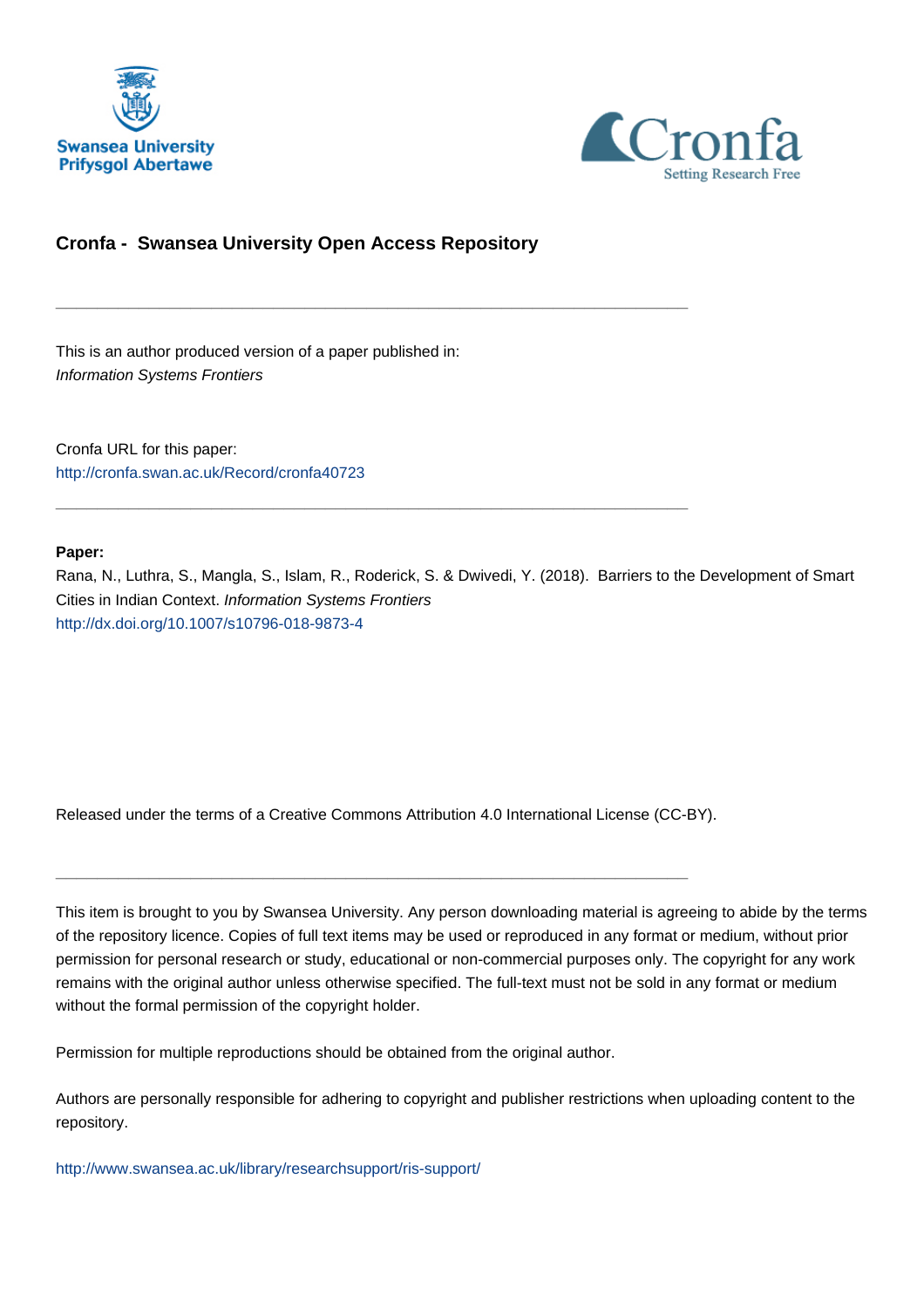

# Barriers to the Development of Smart Cities in Indian Context

Nripendra P. Rana<sup>1</sup> • Sunil Luthra<sup>2</sup> • Sachin Kumar Mangla<sup>3</sup> • Rubina Islam<sup>4</sup> • Sian Roderick<sup>5</sup> • Yogesh K. Dwivedi<sup>1</sup>

C The Author(s) 2018

#### Abstract

Smart city development is gaining considerable recognition in the systematic literature and international policies throughout the world. The study aims to identify the key barriers of smart cities from a review of existing literature and views of experts in this area. This work further makes an attempt on the prioritisation of barriers to recognise the most important barrier category and ranking of specific barriers within the categories to the development of smart cities in India. Through the existing literature, this work explored 31 barriers of smart cities development and divided them into six categories. This research work employed fuzzy Analytic Hierarchy Process (AHP) technique to prioritise the selected barriers. Findings reveal that 'Governance' is documented as the most significant category of barriers for smart city development followed by 'Economic; 'Technology'; 'Social'; 'Environmental' and 'Legal and Ethical'. In this work, authors also performed sensitivity analysis to validate the findings of study. This research is useful to the government and policymakers for eradicating the potential interferences in smart city development initiatives in developing countries like India.

Keywords Smart cities · Barriers · Fuzzy AHP · Sensitivity analysis · Prioritisation · India

# 1 Introduction

Smart city development is gaining considerable recognition in the systematic literature and international policies in the last two decades (Albino et al. 2015; Koo et al. 2017; Mori and Christodoulou 2012). For this work, a smart city can be defined as a technologically advanced and modernised territory with a certain intellectual ability that deals with various social, technical, economic aspects of growth based on smart computing techniques to develop superior infrastructure constituents and services (Bakıcı et al. 2013; Cruz-Jesus et al. 2017; Washburn et al. 2010; Zygiaris 2013; Chatterjee and Kar 2018b).

As per the United Nations Population Fund, a large proportion of the population will shift to city regions by 2050 (UNFPA 2008). In India, urbanisation is growing rapidly and cities are likely to expand to 600 million by 2030. Another study by Mckinsey (2018) reported that in the following 15 years, around 200 million people will transition from rural to urban areas in India. The change will be enormous, nearly equal to existing populations of France, Germany, and the United Kingdom combined. In this sense,

 $\boxtimes$  Yogesh K. Dwivedi ykdwivedi@gmail.com

> Nripendra P. Rana nrananp@gmail.com

Sunil Luthra sunilluthra1977@gmail.com

Sachin Kumar Mangla sachin.kumar@plymouth.ac.uk

Rubina Islam rubislam@gmail.com

Sian Roderick s.roderick@swansea.ac.uk <sup>1</sup> Emerging Markets Research Centre (EMaRC), School of Management, Swansea University Bay Campus, Fabian Way, Swansea SA1 8EN, UK

- <sup>2</sup> Department of Mechanical Engineering, State Institute of Engineering and Technology, Nilokheri, Haryana 132117, India
- <sup>3</sup> Plymouth Business School, University of Plymouth, Plymouth PL4 8AA, UK
- <sup>4</sup> Salford Business School, The University of Salford, The Crescent, Salford M5 4WT, UK
- <sup>5</sup> School of Management, Swansea University Bay Campus, Swansea SA1 8EN, UK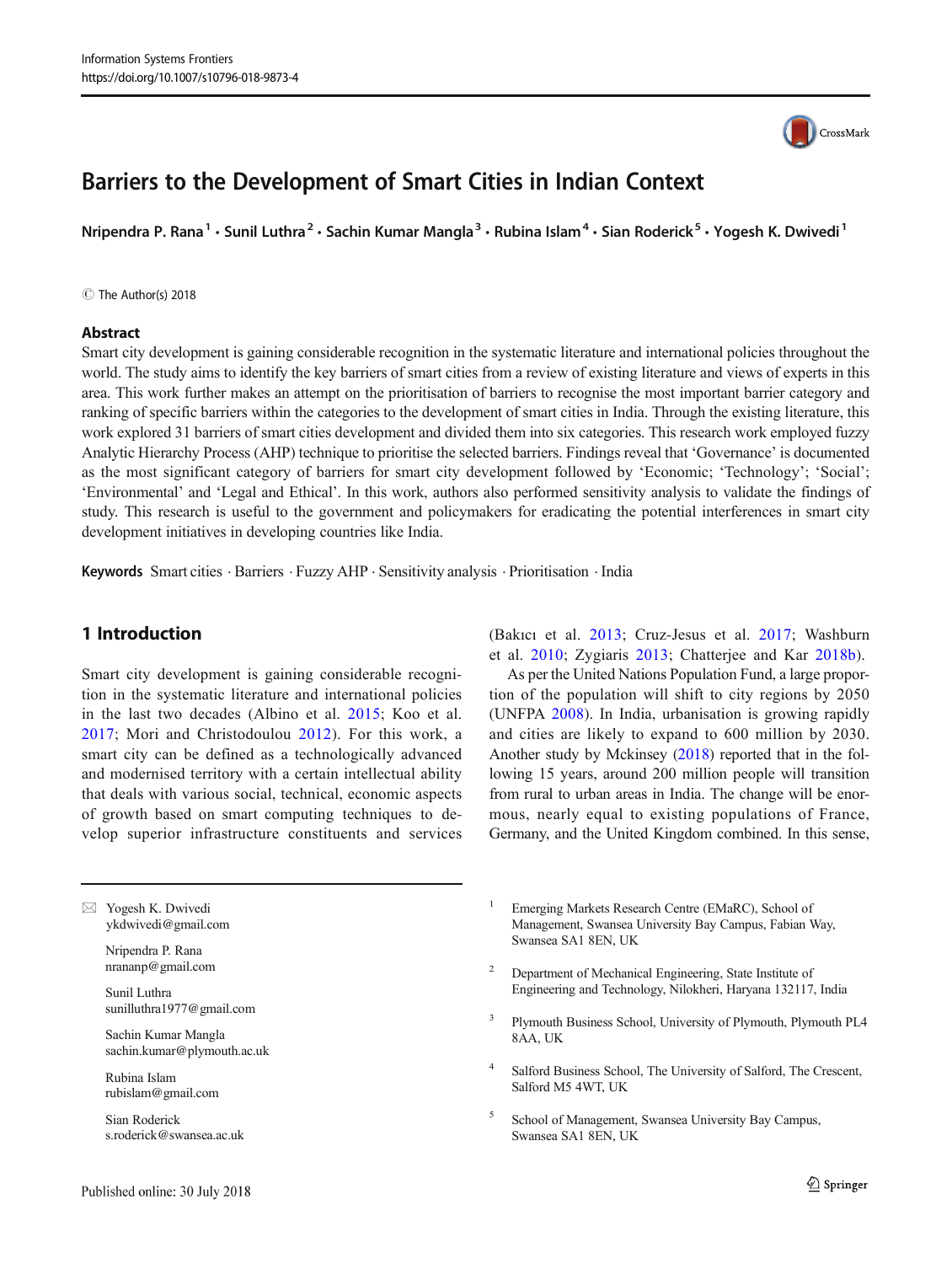the Government of India (GoI) is committed to enhance the quality of life for citizens through its urban development agenda (Bloomberg Philanthropies 2017; Nair 2017). In light of this, GoI has listed 109 of India's most popular urban centres where the focus shifts from "highways to i-ways".

The urban population of India is growing at a lesser rate when compared to the global average (31.15% as per the 2011 census of India). The reason for this may be a lack of governmental supportive polices or challenges in managing the urban dynamics. On the other hand, countries such Chile, Mexico, Argentina, Brazil and China have responded by launching various timely initiatives to manage urbanization efficiently (Aijaz 2016). For example, Santiago de Chile has shown advancements on becoming smarter (Fast Company 2013). Similarly, the Chinese city Xinxiang pursued a joint programme with IBM to improve its transportation network and community safety (China Daily 2013). In citizens' quality of life index, countries such as Denmark, Switzerland and Australia are out performing Asian countries including India. For improving the quality of life, policymakers conducted an initiative of smart city development in India (OCED 2015; The Indian Express 2016). However, cities in developing countries like India are extremely different to design and implement.

Cities generate new kinds of physical problems such as scarcity of resources, air pollution, difficulty in waste management, traffic congestions, and inadequate, deteriorating and aging infrastructures etc. (Chourabi et al. 2012). Another set of challenges arise from the massive levels of digitization and generation of data (Chauhan et al. 2016). In recent years, a sequence of challenges in the cities' economies and needs has arisen, administering the promotion of the smart city idea. In addition, the literature also lacks a clear understanding of strategic planning for smart city projects (Angelidou 2015). There is a clear literature gap pertaining to the smart city agenda, including its theoretical development and evaluation of related challenges that facilitate implementation in a country context (Yigitcanlar 2015). Therefore, key barriers to the smart cities' development need to be identified and evaluated.

To help policymakers, in this work, the key barriers to the smart cities' development are identified from an evaluation of the literature and experts' feedback. Different experts might have diverse opinions regarding the barriers to the smart cities' development in India. Therefore, the experts on smart cities with regard to academia, industry and public-sector organisations were included to provide their views on the various barriers that may influence the way in which smart cities develop. Specifically, this research sets the following objectives: [i] Identification of relevant barriers of smart cities development in India, [ii] Prioritisation of barriers to recognise the most important barriers of smart cities development in India. The selection of barriers was made through literature and inputs received from experts. Prioritizing the barriers is a

decision problem involving various criteria and sub-criteria. Various difficulties supplement the prioritization of barriers due to human involvement and indistinctness in data (Mangla et al. 2017). To remove the essential imprecision and ambiguity, this work uses the fuzzy set theory (Zadeh 1965). In this work, authors selected the fuzzy AHP (Analytic Hierarchy Approach) due to this technique's ability to determine the importance of the identified barriers under fuzzy surroundings (Govindan et al. 2015). The fuzzy AHP permits mixing fuzzy set theory with the AHP technique to capture the human bias in judgements when developing pairwise comparisons between barriers.

The remaining sections of the paper are structured as follows: Section 2 presents the related literature on smart cities and highlights the barriers of smart cities development. Section 3 discusses the solution methodology along with the research framework. Section 4 illustrates the data analysis and results. Section 5 presents the sensitivity analysis to examine the priority rank stability. Section 6 discusses the results and presents the theoretical contributions and implications for practice. Finally, Section 8 provides conclusions, limitations and directions of future research.

## 2 Literature Review

This section illustrates the literature linked to smart cities, and identifies the barriers related to smart cities development.

#### 2.1 Smart Cities Development

The concept of smart city was first addressed in 1990s with an aim to centre the implications of information communication technology for superior infrastructures and upgradations in networks. The widespread use of information technologies also enables cities to empower the advancement of indispensable services for safety, health, governance and delivery (Hernández-Muñoz et al. 2011; Pereira et al. 2017). For assisting policymakers on smart city network design, the California Institute for Smart Communities explored ways of transforming a city into smart city along with the extent of utilisation of information technologies in smart city context (Alawadhi et al. 2012; Albino et al. 2015). As a highly significant and extremely sensible initiative, the European Commission started plans on smart cities in 2010 that underpin four dimensions for the cities including construction, heating and cooling systems, power and transportation. The objective related to transportation, for example, is to build an intelligent public conveyance and traffic management system that avoids congestion, helps reduce fuel consumption and supports safety measures (Djahel et al. 2013).

The latest GSMA report also recommends that transportation, such as intelligent transportation and traffic information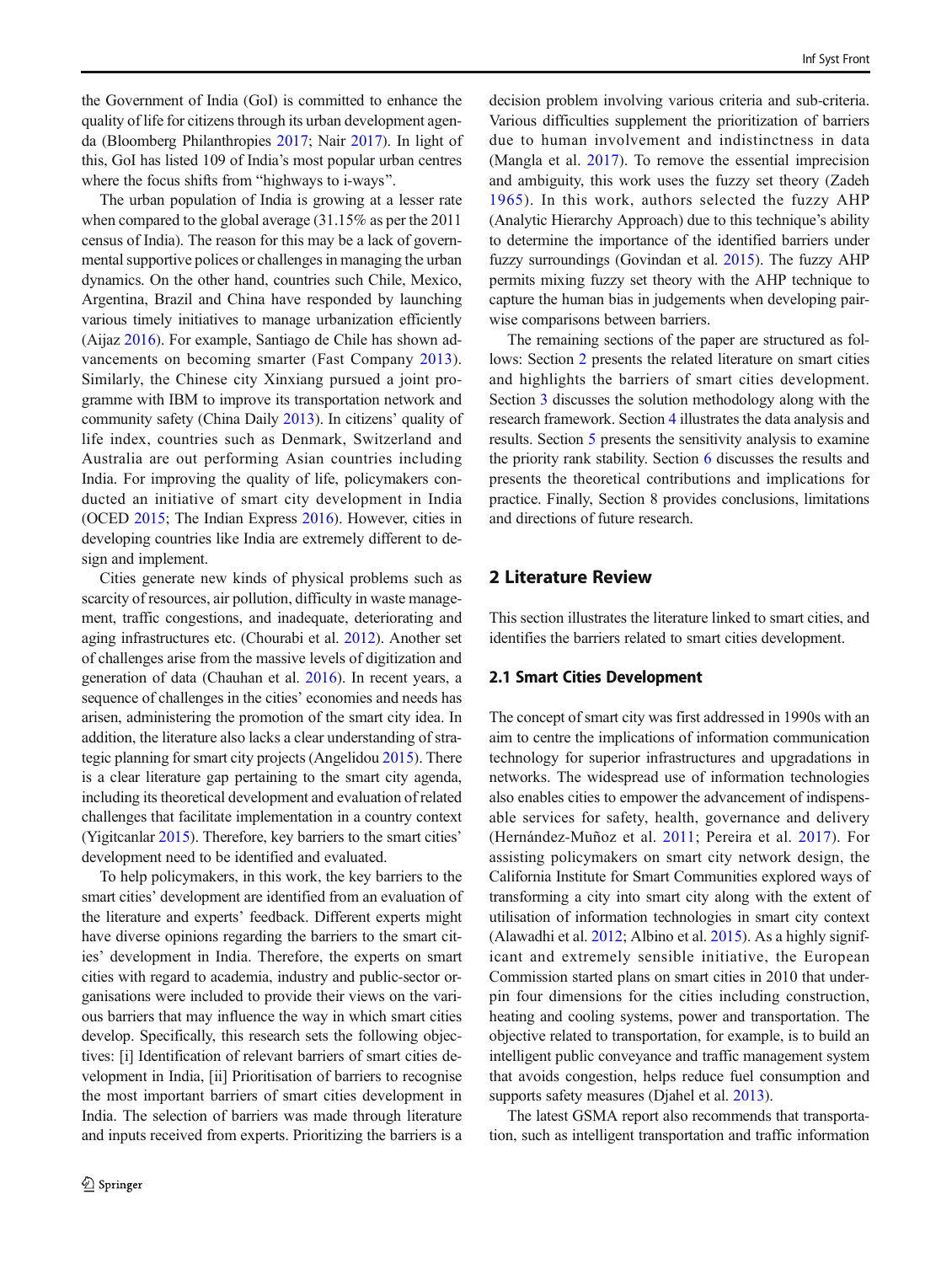systems, play important role in smart cities projects (Lee et al. 2014). Digital services also play a critical role in facilitating information and services access to the residents of smart cities (Chatterjee et al. 2018; Chatterjee and Kar 2018a). The European Commission has also endorsed "the smart city" calls to improve energy efficiency and green mobility for the community (Lazaroiu and Roscia 2012). Lee et al. (2013) suggested six key dimensions for the concept of smart city, in terms of economy, mobility, environment, people, living and governance. As of 2012, there were approximately 143 smart cities projects, out of which 35 projects in North America and 47 projects in Europe were seeking to adopt smart technologies in managing urban issues. These included – traffic congestions, energy requirements, higher resources etc. (Lee and Lee 2014). According to a pan-European research project - Intel Cities (2009), effective governance is key to smart city development (Paskaleva 2011). A review of diverse definitions and practices of smart cities across the world also indicates that most of these territories include widespread use of mobile infrastructure and services (Lee et al. 2014). In respect of an increasing urban population and improved service quality in India, researchers and policymakers should acquire a greater/a more informed understanding on smart city development and its relevant barriers.

#### 2.2 Barriers of Smart Cities Development

Based on previous studies, this work listed 31 key barriers to smart city development.. Furthermore, in consultation with experts, this work then categorised the barriers into six key categories; details of data collection is provided in Section 4. The various categories and associated barriers are presented in Table 1.

# 3 Research Methodology

This work used fuzzy AHP as the research method. This approach allows factors/variables/phenomena to be weighted in terms of importance, in this case smart cities and their related barriers as well as the categories of barriers. First introduced in 1980 by Thomas L Saaty, AHP is a decision-making tool, which assists in developing a hierarchical structure of variables (Saaty 1980; Luthra et al. 2013; Luthra et al. 2016b). AHP/Fuzzy AHP is arguably superior to other decision analysis methods such as fuzzy TOPSIS/TOPSIS, fuzzy ANP/ ANP, and ELECTRE and due to their limited acceptability and complexity (Harputlugil et al. 2011; Mangla et al. 2017). AHP is accessible to use and produces robust results for managers. AHP highlights the alternative, which best accords to achieve the defined goal and understanding of the problem. A human presence can lead to subjectivity in the analysis, however, the application of AHP limits such biases (Mangla et al. 2015). AHP provides the numerical priorities for each variable to attain the goal (Ordoobadi 2010). However, AHP has its own limitations, described as (Ishizaka and Labib 2009; Mangla et al. 2016):

- i. Problem of rank reversal or changes in priority due to any changes in factors or alternatives
- ii. The hypothesis of factors independence
- iii. Human bias and subjectivity in their judgments in forming pair-wise comparisons
- iv. Consensus measure, if context is same and a group of experts has divergent priorities

To deal with above problems, AHP techniques can be extended to modified AHP – Bayesian approach, Fuzzy AHP, and Grey AHP (Govindan et al. 2017; Kar 2015; Sahoo et al. 2016). Amonst these, fuzzy AHP is preferential, due to its simplicity and higher consistency (Junior et al. 2014; Prakash and Barua 2015). The Fuzzy AHP technique also allows (i) analysing the behaviour of complex system in decision-making; (ii) evaluating the human judgment by determining the relative importance of system variables. Therefore, this research proposes to use a fuzzy based AHP approach for prioritizing the barriers in smart city development in India. The flow map for the fuzzy based AHP technique is shown in Fig. 1, and the steps involved are explained as follows:

The fuzzy AHP involved several steps (Chan et al., 2008) as follows: Step 1: Formulating and defining the aim of research work: The aim of work to prioritize the barriers in smart cities development is defined. Step 2: Applying the fuzzy concepts: In a decision-making problem generally involves human assessments consist of qualitative judgments. Thereby, the fuzzy concepts are preferred (Dubois and Prade 1979; Zadeh 1965). The triangular fuzzy number (TFN) is used in this work. Step 3: Constructing a hierarchical structure: In respect to the aim of this work, a hierarchical structural keeping the experts' view into account is formed. Step 4: Developing a fuzzy pair wise assessment matrix: The pair wise assessment matrix for the barriers are formed. Prior to this, a nine-point scale of relative importance based on TFNs is designed (Table 2). Experts generally provide their feedback in terms of linguistic statements thus fuzzy scores were used to transform their linguistic inputs into numbers.

In order to develop a positive fuzzy comparison matrix (M), the average of the pair wise comparisons from expert panel is computed, which is given as  $M = [m_{uv}]_{n \times m}$ .

Where,  $m_{xy}$  shows the fuzzy entries in the developed fuzzy positive matrix, i.e.,  $(i_{uv}, j_{uv}, k_{uv})$ . Further, positive fuzzy numbers should also satisfy the properties, given as below:

 $i_{uv} = \frac{1}{i_{uv}}, j_{uv} = \frac{1}{i_{uv}}, k_{uv} = \frac{1}{i_{uv}}, \text{ where, u and v = 1, 2}$ ………………z, i.e., no. of criteria.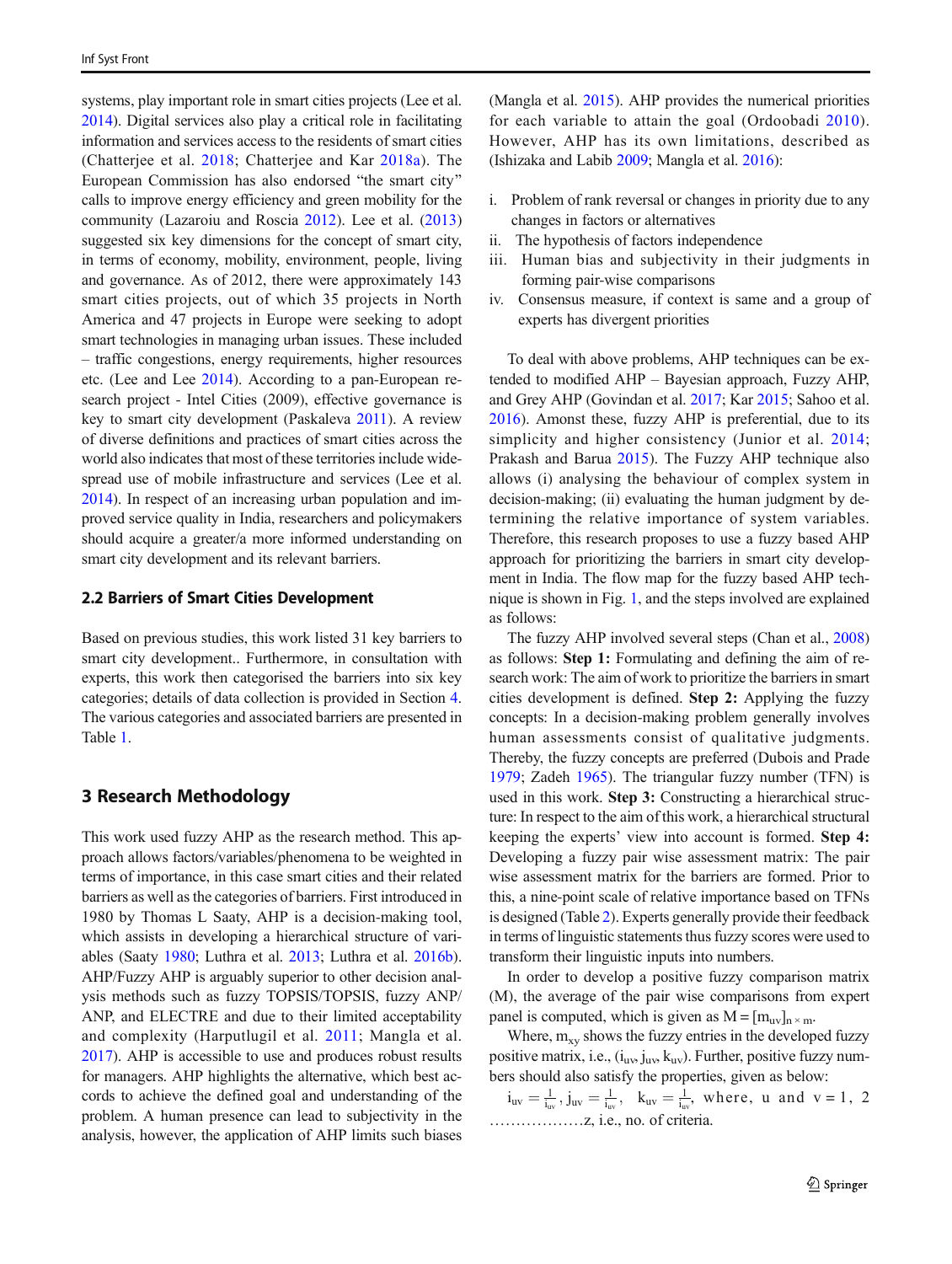| Category         | S. No.         | Key Barriers                                                                             | Description                                                                                                                                                                                                                                                  | Reference                                                                                        |
|------------------|----------------|------------------------------------------------------------------------------------------|--------------------------------------------------------------------------------------------------------------------------------------------------------------------------------------------------------------------------------------------------------------|--------------------------------------------------------------------------------------------------|
| Governance (GOV) | $\mathbf{1}$   | Lack of cooperation and<br>coordination between city's<br>operational networks<br>(GOVI) | Lack of ties between operational<br>nodes in the smart cities<br>implementation                                                                                                                                                                              | Elmangoush et al. (2013);<br>Kogan and Lee (2014);<br>Tachizawa et al. (2015)                    |
|                  | $\overline{2}$ | Unclear IT management<br>vision $(GOV2)$                                                 | The lack of vision on how IT<br>management can be effectively<br>imposed to the development of<br>the smart cities                                                                                                                                           | Chourabi et al. (2012)                                                                           |
|                  | 3              | Political instability (GOV3)                                                             | Smart cities will not become a reality<br>until there is a political stability                                                                                                                                                                               | Kogan and Lee (2014); Letaifa<br>(2015)                                                          |
|                  | 4              | Lack of trust between governed<br>and government (GOV4)                                  | Lack of trust between government<br>and people can impede smart<br>cities development                                                                                                                                                                        | Balta-Ozkan et al. (2013);<br>Monzon $(2015)$                                                    |
|                  | 5              | Poor private-public<br>participation (GOV5)                                              | The poor private-public interaction<br>can negative impact smart cities<br>development projects                                                                                                                                                              | Koppenjan and Enserink<br>$(2009)$ ; Lee et al. $(2014)$                                         |
|                  | 6              | Lack of developing a common<br>information system model<br>(GOV6)                        | Lack of a common IS model to<br>ensure end-to-end visibility<br>while managing smart city<br>infrastructure and services.                                                                                                                                    | Ballon et al. (2011); Naphade<br>et al. (2011)                                                   |
| Economic (ECO)   | 7              | High IT infrastructure and<br>intelligence deficit (ECO1)                                | Lack of IT infrastructure (e.g. solar<br>based electrical systems, cloud<br>computing) and capabilities of<br>artificial intelligence (e.g.<br>intelligent transport system,<br>smart communities, e-health,<br>smart grids, smart energy<br>solutions etc.) | Monzon $(2015)$                                                                                  |
|                  | 8              | Lack of competitiveness<br>(ECO2)                                                        | Lack of competitiveness among<br>local firms to deal with the<br>challenges emerged in the<br>development of the smart cities.                                                                                                                               | Monzon $(2015)$                                                                                  |
|                  | 9              | Cost of IT training and skills<br>development (ECO3)                                     | High cost of IT training and skills<br>development programme to the<br>IT professionals is a barrier to<br>the smart cities development                                                                                                                      | Chourabi et al. (2012)                                                                           |
|                  | 10             | Global economy volatility<br>(ECO4)                                                      | Increasing volatility and<br>uncertainty in the global<br>economy could be a<br>major concern for the smart<br>cities development                                                                                                                            | Ferrara $(2015)$                                                                                 |
|                  | 11             | Higher operational and<br>maintenance cost (ECO5)                                        | High cost of IT, professionals and<br>consultancies, installation,<br>operation and maintenance and<br>training are concerns for the<br>smart cities development                                                                                             | Chourabi et al. (2012)                                                                           |
| Social (SOC)     | 12             | Lack of involvement of<br>citizens (SOC1)                                                | Lack of citizens' participation in<br>realising how exactly the smart<br>cities could possibly look like in<br>their experience is reflected. The<br>citizens should be encouraged to<br>submit and evaluate ideas for<br>innovation in smart city design.   | Komninos et al. $(2013)$ ;<br>Kogan and Lee (2014); IET<br>$(2017)$ ; Schuurman et al.<br>(2012) |
|                  | 13             | Low awareness level of<br>community (SOC2)                                               | Public lacks in understanding the idea<br>of smart city, and its implications<br>on their quality of life                                                                                                                                                    | IET $(2017)$ ; Kogan and Lee<br>(2014)                                                           |
|                  | 14             | Geographical diversification<br>problems (SOC3)                                          | Unbalanced geographical<br>development can hamper the<br>smart cities development                                                                                                                                                                            | Monzon $(2015)$                                                                                  |
|                  | 15             | Degree of inequality (SOC4)                                                              | High degree of inequality in citizens'<br>education, income, skills etc. can                                                                                                                                                                                 | Glaeser et al. (2009); Monzon<br>(2015)                                                          |

education, income, skills etc. can impede the smart cities development

Table 1 The various categories and associated key barriers to smart cities development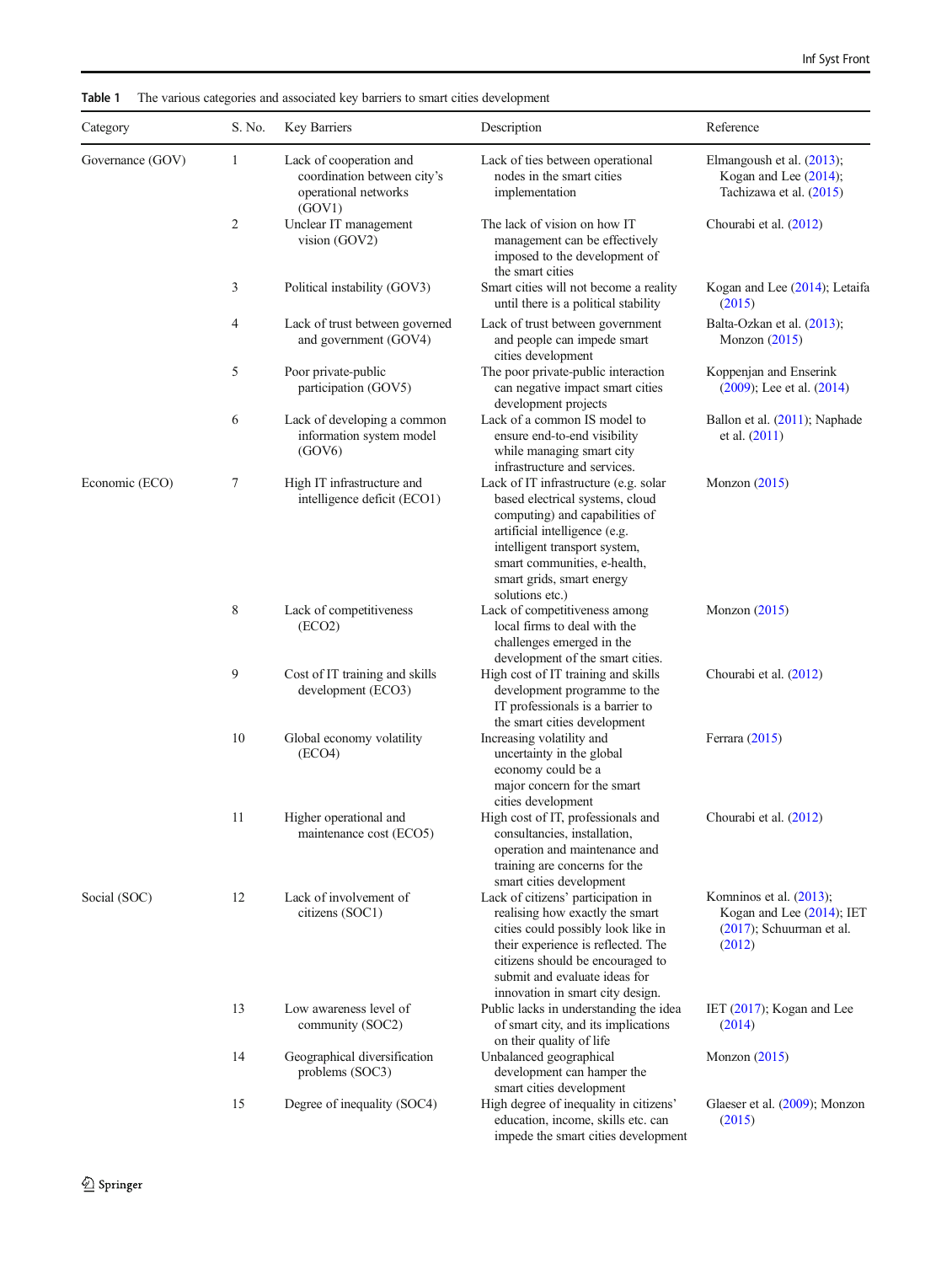|  |  | Inf Syst Front |
|--|--|----------------|
|--|--|----------------|

#### Table 1 (continued)

| Category                | S. No. | Key Barriers                                                        | Description                                                                                                                                                                                                                                                                    | Reference                                                                                 |
|-------------------------|--------|---------------------------------------------------------------------|--------------------------------------------------------------------------------------------------------------------------------------------------------------------------------------------------------------------------------------------------------------------------------|-------------------------------------------------------------------------------------------|
| Technology (TECH)       | 16     | Lacking technological<br>knowledge among<br>the planners (TECH1)    | The planners and policymakers of<br>smart cities development lack<br>enabling or transformative<br>technological knowledge that<br>may be needed for smart cities<br>development                                                                                               | Scuotto et al. $(2016)$                                                                   |
|                         | 17     | Lack of access to technology<br>(TECH <sub>2</sub> )                | Lack of access to modern digital<br>technology to majority of<br>citizens can be a barrier toward<br>smart cities development                                                                                                                                                  | Chourabi et al. (2012);<br>Monzon $(2015)$                                                |
|                         | 18     | Privacy and security issues<br>(TECH3)                              | Issues related to privacy and<br>security (e.g. threats from<br>hackers and viruses, low privacy,<br>high costs etc.) tend to be a<br>major concern for smart cities<br>development                                                                                            | Balta-Ozkan et al. (2013);<br>Chourabi et al. (2012);<br>Elmaghraby and Losavio<br>(2014) |
|                         | 19     | System failures issues<br>(TECH4)                                   | This failure could be anything from<br>city-wide public Wi-Fi systems<br>to the provisions of smart water<br>meter in individual homes                                                                                                                                         | Datta (2016)                                                                              |
|                         | 20     | Integration and convergence<br>issues across IT networks<br>(TECH5) | Lack of integration of disparate<br>technology and convergence of<br>heterogeneous networks (e.g.<br>Bluetooth, WLAN,<br>heterogeneous cellular networks<br>such as 3G, 4G, 5G etc.) could<br>be potential issues toward smart<br>cities development                           | Chourabi et al. (2012); Kogan<br>and Lee $(2014)$ ; Lee et al.<br>(2014)                  |
|                         | 21     | Poor data availability and<br>scalability (TECH6)                   | There is a lack of specific data and<br>corresponding scalable methods<br>in smart city development agenda                                                                                                                                                                     | Gluhak (2017)                                                                             |
| Environmental (ENV)     | 22     | Lacking ecological view in<br>behaviour (ENV1)                      | Lack of ecological view in<br>pro-environmental behaviour<br>toward consuming energy                                                                                                                                                                                           | Kogan and Lee $(2014)$                                                                    |
|                         | 23     | Growing population problems<br>(ENV2)                               | Rapidly increasing population<br>could be a concern for the smart<br>cities development                                                                                                                                                                                        | Neirotti et al. (2014)                                                                    |
|                         | 24     | Lack of sustainability<br>considerations (ENV3)                     | Lack of more sustainable and more<br>aware city (e.g. direct traffic,<br>notify residents about available<br>parking, reduce gas emissions<br>etc.) means lack of better living<br>conditions and experiences for all                                                          | Neirotti et al. (2014); Yoon<br>(2015)                                                    |
|                         | 25     | Carbon emissions effect<br>(ENV4)                                   | Inability of shifting cities toward<br>low carbon trajectory and<br>emission reduction actions                                                                                                                                                                                 | Mandal $(2016)$                                                                           |
|                         | 26     | Degradation of resources<br>(ENV5)                                  | Shortage of resources like supply<br>of fresh water and food                                                                                                                                                                                                                   | Monzon $(2015)$                                                                           |
| Legal and Ethical (L&E) | 27     | Cultural issues (L&E1)                                              | Lack of inflow of creative and<br>sharing culture of the people<br>living together in smart cities                                                                                                                                                                             | Nam and Pardo (2011);<br>Chourabi et al. (2012);<br>Monzon $(2015)$                       |
|                         | 28     | Lacking standardization<br>(L&E2)                                   | Lack of standardization across<br>indicators (e.g. smart<br>technologies, security, privacy,<br>quality of life, environmental<br>sustainability, physical<br>infrastructure, mobile networks<br>etc.) has emerged as one of the<br>crucial hindrance in smart city<br>context | Bhattacharya et al. (2015);<br>Kogan and Lee $(2014)$                                     |
|                         | 29     | Issues of openness of data<br>(L&E3)                                | Open data and its accessibility is an<br>issue in the smart cities, which                                                                                                                                                                                                      | Kogan and Lee $(2014)$                                                                    |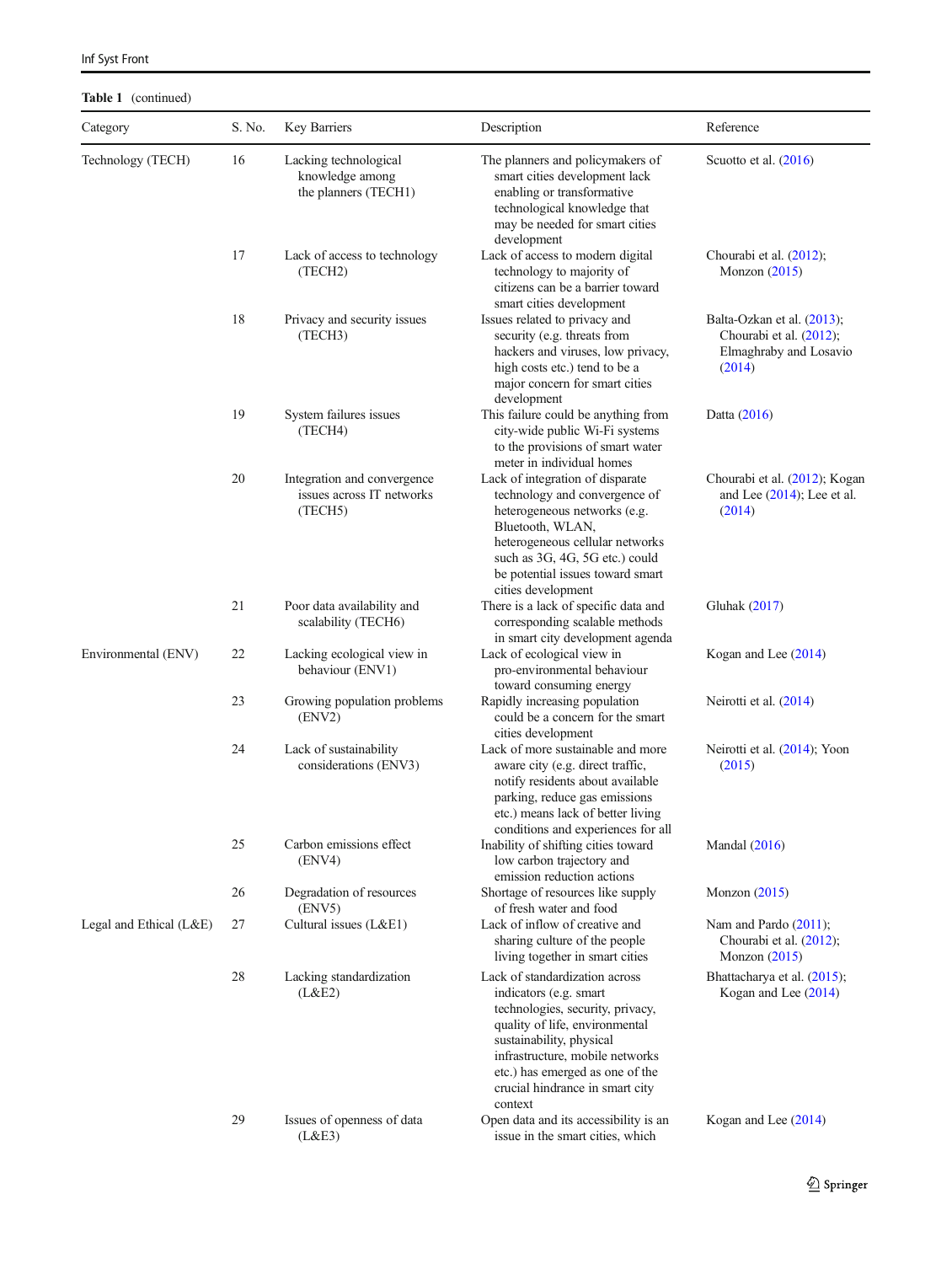Table 1 (continued)

| Category | S. No. | <b>Key Barriers</b>                                            | Description                                                                                                                                                                                                                                                                        | Reference              |
|----------|--------|----------------------------------------------------------------|------------------------------------------------------------------------------------------------------------------------------------------------------------------------------------------------------------------------------------------------------------------------------------|------------------------|
|          | 30     | Lack of transparency and liability<br>(L&E4)                   | can impede the way the smart<br>city services can be delivered to<br>cities' residents and businesses<br>Inhibited transparency and unclear<br>lines of political accountability<br>in delivering most services could<br>be a concern for smart cities<br>development. The lack of | Nam and Pardo (2011)   |
|          | 31     | Lack of regulatory norms,<br>policies and directions<br>(L&E5) | transparency risks isolating the<br>very people smart cities<br>technology is supposed to serve<br>Lack of appropriate laws,<br>regulations or directives for the<br>smart cities development                                                                                      | Chourabi et al. (2012) |

Step 5: Devising barriers significance weights: The fuzzy assessment matrix is further evaluated using Chang's Extent Analysis method (Chang 1996; Luthra et al. 2015; Mangla et al. 2017). This helps in determining the significance weights of barriers. The detail for Chang's Extent Analysis method is given in Appendix 1.

A conceptual framework for analysing the identified inhibitors relevant to smart city development is proposed (see Fig. 2). The framework is developed by following the guidelines of Platts and Gregory (1990) and given as below:

i. Involved processes are strictly relevant to existing framework. Analysis of the literature, selection of barriers and research methodology applicability all are associated with the research aim.



Fig. 1 Fuzzy AHP flow diagram for this work

ii. Involved processes of the framework are well supported by literature and thereafter verified through experts' feedback. The conceptual research framework consists of two phases. In Phase 1, this work seeks to select the most suitable barriers to smart city development in Indian context. The selection of the most suitable barriers is grounded on literature survey and feedback received from the experts'. In Phase 2, we seek to explore the relative importance of the listed most suitable barriers and the categories of barriers. To achieve this, fuzzy based AHP approach is used (see Section 5.3). However, the suggested framework is not tested empirically at this stage of this work.

The conceptual framework depicts a real-life illustration of the issues of smart city development in India perspective as presented in Section 4. However, questionnaire and data collection is demonstrated in the next sub-section.

# 3.1 Questionnaire Development and Data Collection

A total of 31 barriers attributed to six categories to smart cities development were identified from the extensive literature review. This work has been conducted in an Indian case context (single case study type). The case study approach is significant to the theoretical development of the domain (smart city

| Uncertain judgment                   | Fuzzy score                 |
|--------------------------------------|-----------------------------|
| Almost equivalent                    | 1/2, 1, 2                   |
| Almost x times more important        | $x-1, x, x+1$               |
| Almost x times less important        | $1/x + 1$ , $1/x$ , $1/x-1$ |
| Between y and z times more important | y, $(y + z)/2$ , z          |
| Between y and z times less important | $1/z$ , $2/(y + z)$ , $1/y$ |

The values of x range from 2, 3…9, whereas the values of y and z can be 1,  $2...9$  with  $y < z$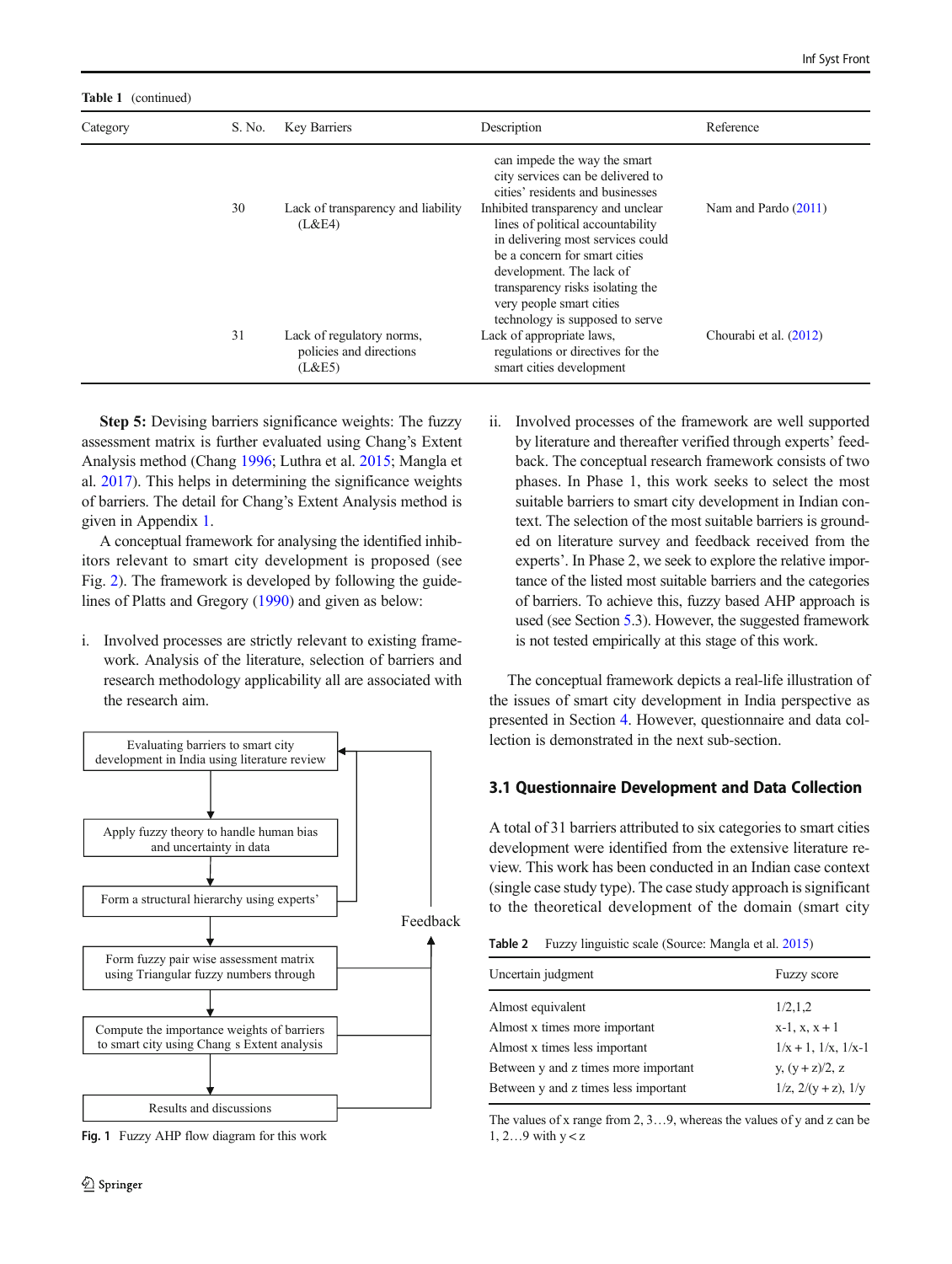#### Fig. 2 Proposed framework



agenda). The case study research can also reveal the cognitive behaviour of a system, and thus underpins the empirical research in the domain (Voss et al. 2002). Due to the insufficiency in theory and expertise on smart city, this work prefers to discourse smart city development using expert's opinions (Mangla et al. 2015). Initially, twenty experts linked to smart cities project were contacted by phone, emails and direct visits to explain the purpose of the research. The selection of experts was dependent on the basis of researchers' convenience, cardinal consensus and personal contacts. Eight out of twenty experts felt they were able to participate in this research. This is considered as a satisfactory size for the present case based research (Lin 2013; Luthra et al. 2016a) provided that experts selected represent an intensive understanding of smart city development projects in Indian context. To examine the barriers to smart cities development in Indian context, we conducted a one-day workshop on "Smart City Design" on March 7, 2017 in New Delhi, India. The experts were highly skilled professionals from finance and operations, project management skills, ministry level professionals, environment management, and decision analysts.

Overall, this work can be applied to a limited context conducted with a comparable sample size (8 experts) but confirms a basis for further research that could be generalised to larger populations. For further clarity on the expert's background, the demographic summary of experts with various criteria is provided in the Table 3.

## 4 Data Analysis and Results

Fuzzy AHP is utilized to find the dominant barriers to smart city development in Indian context. Data analysis and related results have been provided. The proposed framework is applied to the research problem under study with other details as below:

| Table 3 Experts' demographic<br>information | Category                  | Classification                     | No. of experts |
|---------------------------------------------|---------------------------|------------------------------------|----------------|
|                                             | Educational qualification | Master                             | 3              |
|                                             |                           | Ph.D.                              | C              |
|                                             | Work experience           | 5 to 10 Years                      |                |
|                                             |                           | 11 to 15 Years                     | 2              |
|                                             |                           | 16 to 20 Years                     | 4              |
|                                             |                           | Greater than 20 Years              |                |
|                                             | Size of organization      | 51 to 250 Employees                | 2              |
|                                             |                           | 251-500 Employees                  |                |
|                                             |                           | 501-1000 employees                 |                |
|                                             |                           | 1001-5000 employees                |                |
|                                             |                           | Greater than 5001 employees        | 2              |
|                                             | Sector classification     | Private Sector                     | 2              |
|                                             |                           | Public Sector                      | 5              |
|                                             |                           | Mixed public and private ownership |                |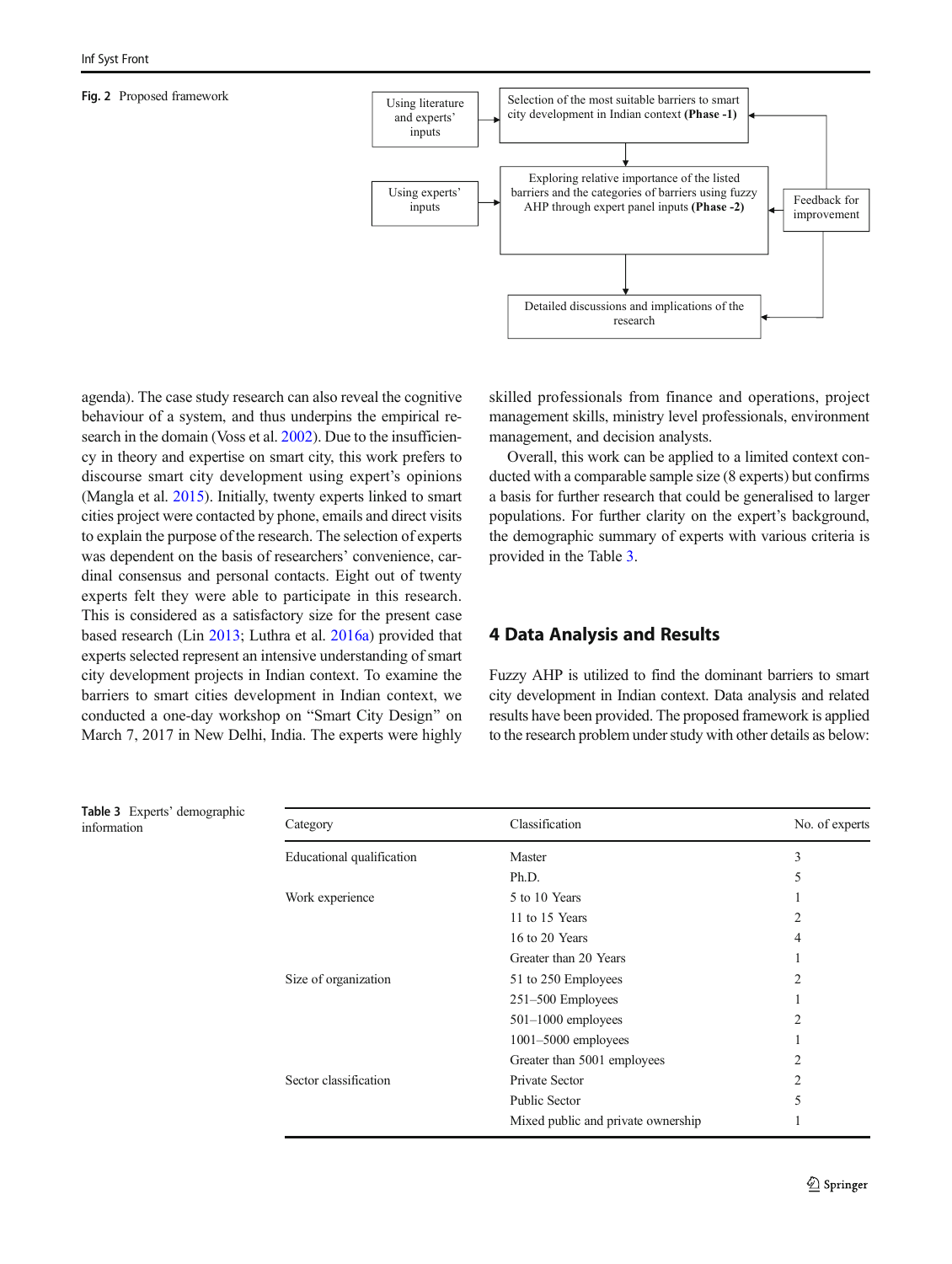## 4.1 Phase 1: Most Suitable Barriers Relevant to Smart City Development

The author explored the literature using specific keywords including 'barriers' and 'smart cities development'; 'challenges and smart cities development'; 'problems/issues and smart cities development' in their various forms using the Scopus database and Google Scholar. Authors also searched specific grey literature, web content, government consultation documents, policy papers, to search for the barriers of smart cities development. A comprehensive review of keywords across various literature surveys fetched us 31 key barriers to smart cities development.

To validate these literature based barriers, a Delphi group session/consultation was conducted with the consent of experts. The experts were asked to rate the listed barriers in smart city adoption on 5-point Likert scale  $(1 = not at all and 5 =$ 

very significant) through a questionnaire shown in Appendix-A. The mean scores of barriers and their standard deviations to smart cities development in the Indian context are also identified as given in Table 4.

The barriers with rating of 2 or mean value less than 2 were decided to be deleted. From Table 4, no barrier has obtained mean value less than 2, so as no barrier was deleted from the list. The experts were also asked to make any modification in the list of barriers; however, all the experts were agreed on the 31 literature-based barriers. In this way, all the identified 31 barriers were validated.

In this phase, the previously identified thirty-one barriers were presented to experts for developing appropriate categories of barriers. The experts suggested evaluating 31 barriers to smart city development in the context of a developing economy like India through PESTEL analysis. However, the government has a vital role in initiating and executing smart city

| <b>SL</b>      | Barriers to smart cities development                                            | Mean | <b>SD</b> |
|----------------|---------------------------------------------------------------------------------|------|-----------|
| $\mathbf{1}$   | Lack of cooperation and coordination between city's operational networks (GOV1) | 3.25 | 0.71      |
| $\overline{2}$ | Unclear IT management vision (GOV2)                                             | 3.88 | 0.83      |
| 3              | Political instability (GOV3)                                                    | 3.38 | 1.06      |
| 4              | Lack of trust between governed and government (GOV4)                            | 3.50 | 1.20      |
| 5              | Poor private-public participation (GOV5)                                        | 3.75 | 1.39      |
| 6              | Lack of developing a common information system model (GOV6)                     | 3.13 | 1.13      |
| 7              | High IT infrastructure and intelligence deficit (ECO1)                          | 3.38 | 1.30      |
| 8              | Lack of competitiveness (ECO2)                                                  | 2.25 | 1.28      |
| 9              | Cost of IT training and skills development (ECO3)                               | 2.63 | 1.06      |
| 10             | Global economy volatility (ECO4)                                                | 2.25 | 1.28      |
| 11             | Higher operational and maintenance cost (ECO5)                                  | 3.50 | 1.69      |
| 12             | Lack of involvement of citizens (SOC1)                                          | 3.50 | 1.20      |
| 13             | Low awareness level of community (SOC2)                                         | 3.88 | 1.36      |
| 14             | Geographical diversification problems (SOC3)                                    | 2.88 | 1.13      |
| 15             | Degree of inequality (SOC4)                                                     | 3.38 | 0.92      |
| 16             | Lacking technological knowledge among the planners (TECH1)                      | 3.75 | 0.71      |
| 17             | Lack of access to technology (TECH2)                                            | 3.25 | 1.04      |
| 18             | Privacy and security issues (TECH3)                                             | 3.25 | 1.04      |
| 19             | System failures issues (TECH4)                                                  | 3.50 | 0.76      |
| 20             | Integration and convergence issues across IT networks (TECH5)                   | 3.63 | 0.92      |
| 21             | Poor data availability and scalability (TECH6)                                  | 3.50 | 1.20      |
| 22             | Lacking ecological view in behaviour (ENV1)                                     | 2.63 | 0.92      |
| 23             | Growing population problems (ENV2)                                              | 3.00 | 1.07      |
| 24             | Lack of sustainability considerations (ENV3)                                    | 2.88 | 0.64      |
| 25             | Carbon emissions effect (ENV4)                                                  | 2.63 | 0.92      |
| 26             | Degradation of resources (ENV5)                                                 | 2.75 | 1.49      |
| 27             | Cultural issues (L&E1)                                                          | 2.63 | 1.19      |
| 28             | Lacking standardization (L&E2)                                                  | 3.13 | 0.99      |
| 29             | Issues of openness of data (L&E3)                                               | 3.00 | 0.93      |
| 30             | Lack of transparency and liability (L&E4)                                       | 3.50 | 1.07      |
| 31             | Lack of regulatory norms, policies and directions (L&E5)                        | 3.75 | 1.39      |
|                |                                                                                 |      |           |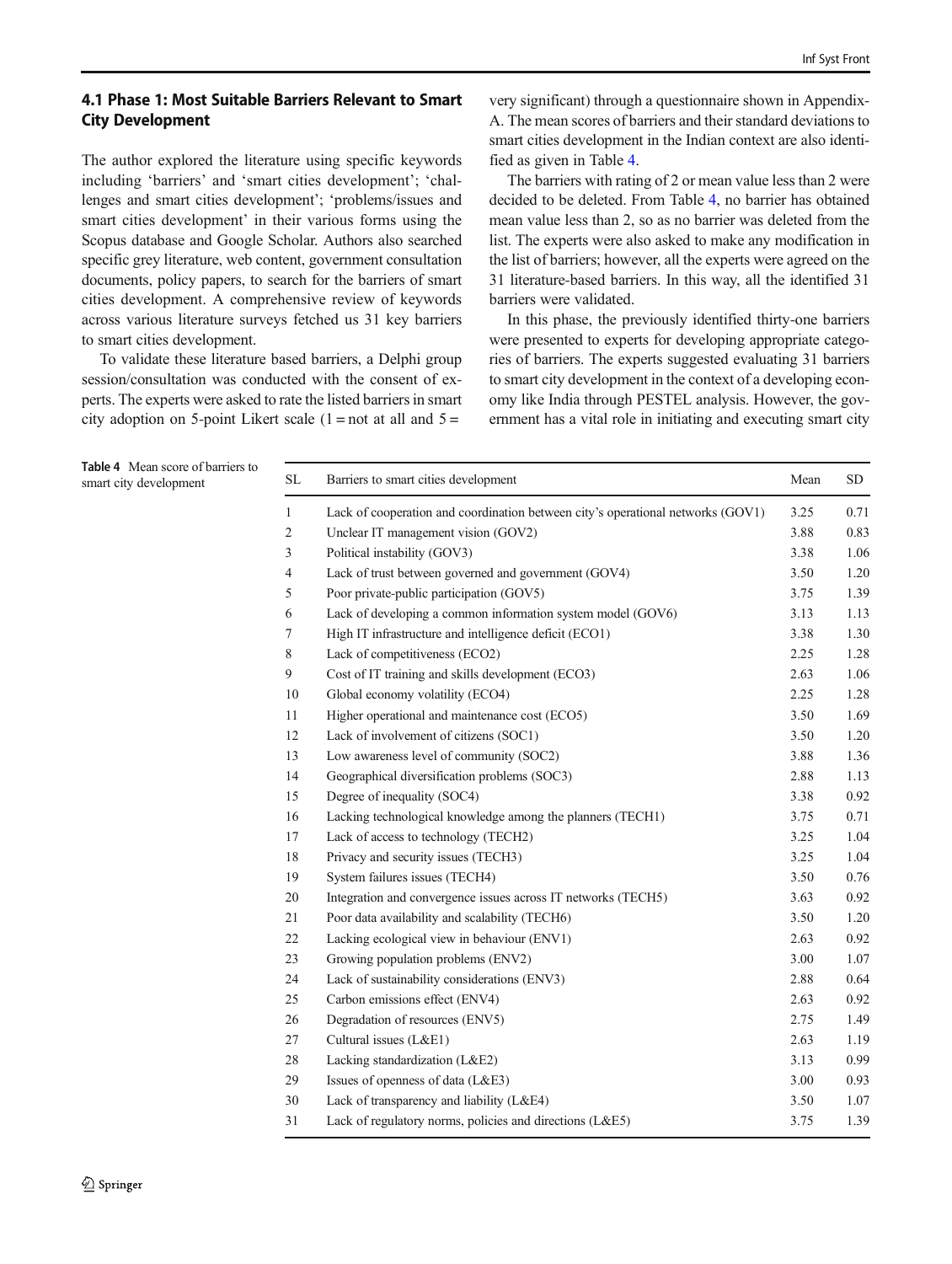projects in India. One of the experts suggested the inclusion of ethics along with legal aspects for PESTEL analysis. For this reason, the additional categories of governance and ethics were added to PESTEL analysis. In this sense, 31 most relevant barriers housed within 6 categories underwent PESTEL analysis in order to know the priorities when using the expert panel inputs.

# 4.2 Phase 2: Prioritizing the Smart City Development Barriers by Means of Fuzzy AHP

In this stage, the finalized smart city development barriers and their categories were evaluated to know their significance. Due to human involvement, this process of prioritizing the barriers might be biased, and thus, fuzzy AHP technique is used.

#### 4.2.1 Hierarchical Structure

A hierarchical structure for this research is developed using expert inputs. The developed decision hierarchy contains of three distinct levels, given as, prioritizing the barriers to smart city development (at Level-1), six categories of barriers (at Level-2) and thirty-one smart city redevelopment related barriers (at Level-3) (see Fig. 3).

#### 4.2.2 Formation of the Fuzzy Pair Wise Assessment Matrix

Pair wise assessments are formed for barriers by using experts' inputs by means of a scale (see Table 2). The professional in expert panel evaluated the pair wise rating by using linguistic statements and expressions. Expert opinion (majority of expert's opinion) (Mangla et al. 2015) helped to finalize the pairwise comparison matrix of barriers. We also conducted a group session to locate any major deviation in the pairwise comparisons and develop agreement among expert's opinions. This iterative process helped to build the rigor in the selection process framework. In addition, use of fuzzy set theory and TFNs helps in managing the consistency for matrices (pairwise comparisons). Fuzzy set theory allows experts to provide their inputs using an interval as being illustrated in Table 4 above. In this sense, pairwise comparison of attributes is shown in Table 5. In this way, fuzzy pair wise assessment matrix for categories of barriers is finalized (see Table 5).

## 4.2.3 Barrier Preference Weights and their Relative Importance

The preference weights were devised in correspondance to each category and their specific barriers using Chang's Extent Analysis method as mentioned in appendix A. The associated  $S_i$  values can be computed, as follows

$$
S_1 = (8.58, 11.69, 14.83)
$$
  
\n
$$
\times \left( \frac{1}{68.6482}, \frac{1}{50.0740}, \frac{1}{35.7970} \right)
$$
  
\n
$$
= (0.1250, 0.2335, 0.4143)
$$
  
\n
$$
S_2 = (7.580, 10.2333, 13.00)
$$
  
\n
$$
\times \left( \frac{1}{68.6482}, \frac{1}{50.0740}, \frac{1}{35.7970} \right)
$$

$$
\quad = (0.1104, 0.2044, 0.3632) \\
$$



Fig. 3 The developed decision hierarchy of barriers to smart city development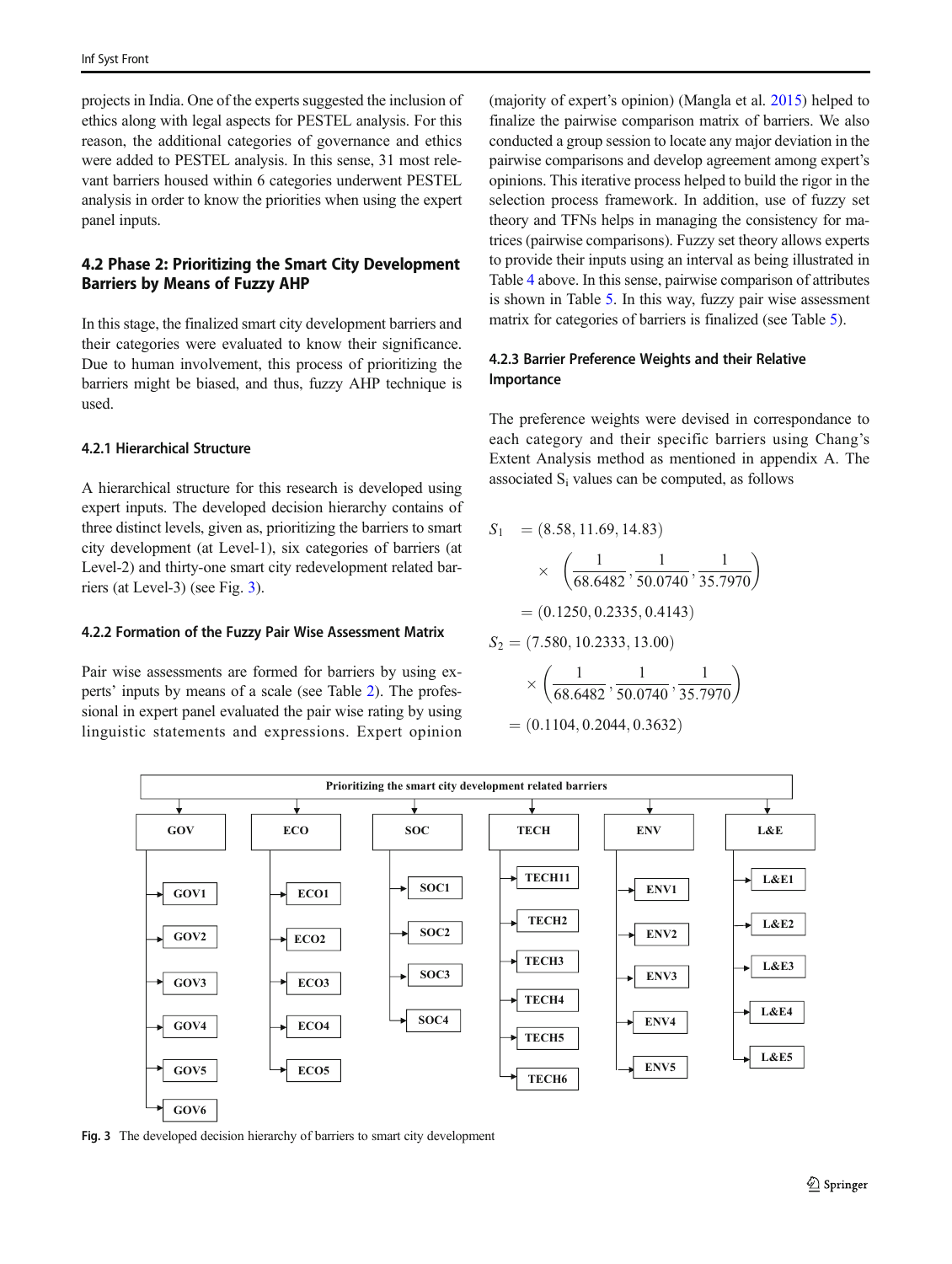Table 5 Pair-wise judgment matrix for categories of barriers to smart city development

| Categories of barriers GOV |                   |                   |      | ECO. |      |           | <b>SOC</b>                   |      |      | TECH      |      |      | <b>ENV</b> |      |                              | L&E  |      |      |
|----------------------------|-------------------|-------------------|------|------|------|-----------|------------------------------|------|------|-----------|------|------|------------|------|------------------------------|------|------|------|
| GOV                        | 1.00.             | 1.00              | 1.00 | 2.00 | 3.00 |           | $4.00 \quad 0.25 \quad 0.29$ |      | 0.33 | 0.33 0.40 |      | 0.50 | 2.00       | 3.00 | 4.00                         | 3.00 | 4.00 | 5.00 |
| ECO                        | $0.25 \quad 0.33$ |                   | 0.50 | 1.00 | 1.00 | 1.00      | 1.00                         | 2.00 | 3.00 | 3.00 3.50 |      | 4.00 | 0.33       |      | $0.40 \quad 0.50 \quad 2.00$ |      | 3.00 | 4.00 |
| <b>SOC</b>                 |                   | $3.03 \quad 3.45$ | 4.00 | 0.33 | 0.50 | 1.00      | 1.00                         | 1.00 | 1.00 | 0.33      | 0.50 | 1.00 | 0.33       | 0.50 | 1.00                         | 1.00 | 2.00 | 3.00 |
| TECH                       |                   | 2.00 2.50         | 3.03 | 0.25 | 0.29 | 0.33      | 1.00                         | 2.00 | 3.03 | 1.00      | 1.00 | 1.00 | 0.50       | 1.00 | 2.00                         | 0.50 | 1.00 | 2.00 |
| <b>ENV</b>                 | 0.25 0.33         |                   | 0.50 | 2.00 | 2.50 | 3.03      | 1.00                         | 2.00 | 3.03 | 0.50      | 1.00 | 2.00 | 1.00       | 1.00 | 1.00                         | 0.33 | 0.50 | 1.00 |
| L&E                        | $0.20 \quad 0.25$ |                   | 0.33 | 0.25 | 0.33 | 0.50 0.33 |                              | 0.50 | 1.00 | 0.50      | 1.00 | 2.00 | 1.00       | 2.00 | 3.03                         | 1.00 | 1.00 | 1.00 |

$$
S_3 = (6.0236, 7.9483, 11.00)
$$
  
\n
$$
\times \left(\frac{1}{68.6482}, \frac{1}{50.0740}, \frac{1}{35.7970}\right)
$$
  
\n
$$
= (0.0877, 0.1587, 0.3073)
$$
  
\n
$$
S_4 = (5.25, 7.7857, 11.3939)
$$
  
\n
$$
\times \left(\frac{1}{68.6482}, \frac{1}{50.0740}, \frac{1}{35.7970}\right)
$$
  
\n
$$
= (0.0765, 0.1555, 0.3183)
$$
  
\n
$$
S_5 = (5.08, 7.3333, 10.5606)
$$
  
\n
$$
\times \left(\frac{1}{68.6482}, \frac{1}{50.0740}, \frac{1}{35.7970}\right)
$$
  
\n
$$
= (0.0740, 0.1464, 0.2950)
$$
  
\n
$$
S_6 = (3.2833, 4.0833, 6.8636)
$$
  
\n
$$
\times \left(\frac{1}{68.6482}, \frac{1}{50.0740}, \frac{1}{35.7970}\right)
$$
  
\n
$$
= (0.0478, 0.0815, 0.1917)
$$

The degree of possibility for two fuzzy numbers is given as,

$$
V(S_1 \ge S_2) = \frac{(0.1104 - 0.4143)}{(0.2335 - 0.4143) - (0.2044 - 0.1104)}
$$
  
= 1.0000

$$
V(S_1 \ge S_3) = 1
$$
  
\n
$$
V(S_1 \ge S_4) = 1
$$
  
\n
$$
V(S_1 \ge S_5) = 1
$$
  
\n
$$
V(S_1 \ge S_6) = 1
$$

Next, the minimum weight vectors for each fuzzy number are calculated:

$$
z'(C_1) = \min V(S_1 \ge S_2, S_3, S_4, S_5, S_6) = \min(1, 1, 1, 1, 1, 1)
$$
  
= 1

 $z^{'}(C_2)=0.8890$  $z^{'}(C_3) = 0.7310$  $z^{'}(C_4)=0.7410$  $z'(C_5) = 0.6920$  $z'(C_6) = 0.3040$ 

Next, the normalized values and their corresponding significance weights are computed. Thus, the weight vectors for the categories of barriers have been established and hence their relative importance are established (see Table 6).

'Governance (0.2295)' is recognised as the most important category of barriers for smart city development followed by 'Economic (0.2040)'; 'Technology (0.1701)'; 'Social (0.1678)'; 'Environmental (0.1588)' and 'Legal and Ethical (0.0698)' are shown in Table 5. In the next level, relative and global preference weights of specific barriers are determined (see Table 7). Based on this, the final ranks of barriers for smart city development have been made. Global ranking of barriers is summarized in Table 7.

Since the group of experts comes from divergent background, and the objective is to understand their prioritization of drivers of a larger context, the consensus was not computed in the prioritization since that would reduce the difference of priorities among the barriers.

| Table 6 Rank of categories of barriers to smart city development |
|------------------------------------------------------------------|
|                                                                  |

| Categories of barriers | Preference weights | Ranking |
|------------------------|--------------------|---------|
| GOV                    | 0.2295             |         |
| ECO                    | 0.2040             | 2       |
| <b>SOC</b>             | 0.1678             | 4       |
| <b>TECH</b>            | 0.1701             | 3       |
| <b>ENV</b>             | 0.1588             | 5       |
| L&E                    | 0.0698             | 6       |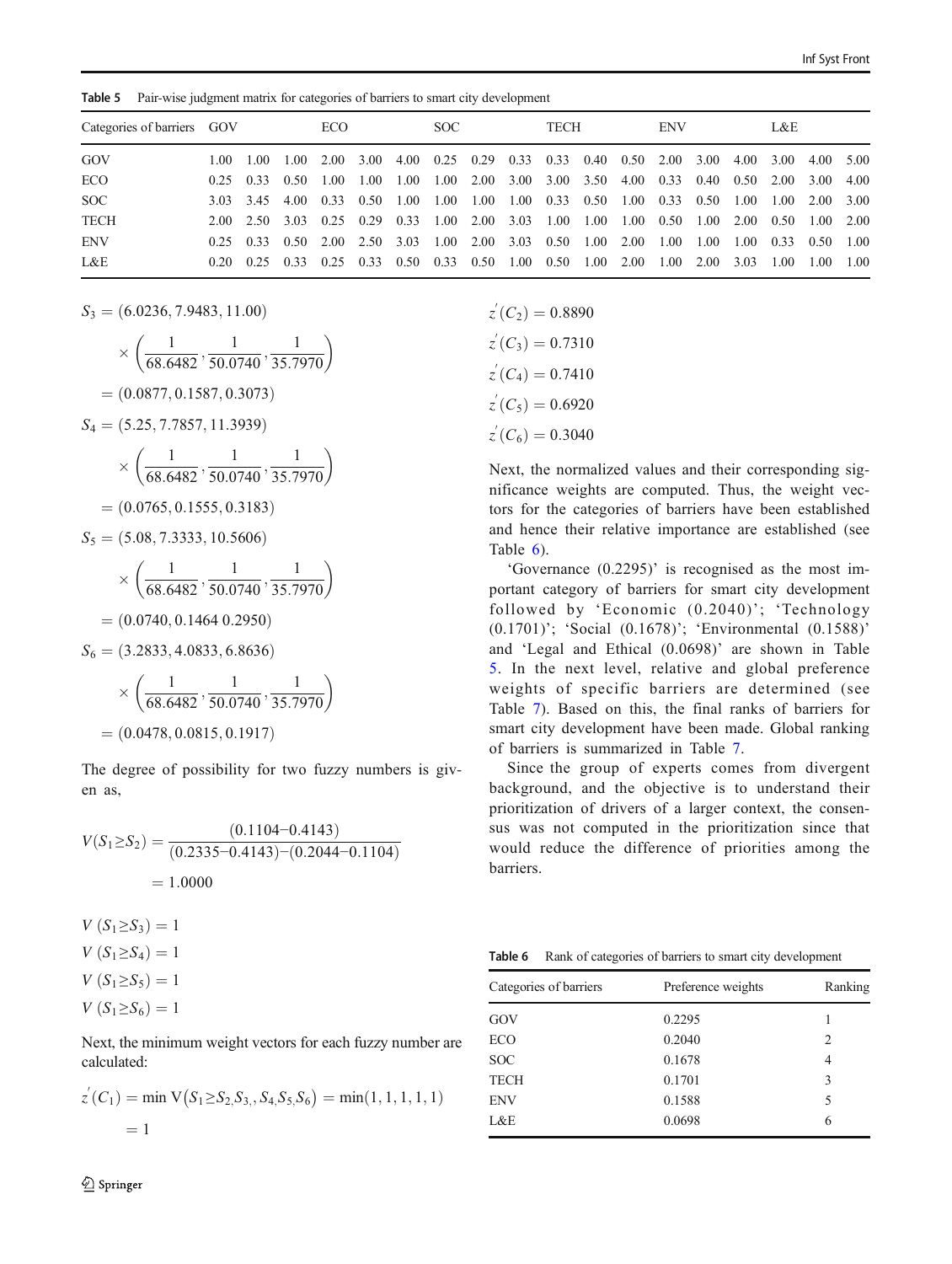Table 7 Final rank of specific barriers to smart city development

| Category of<br>barriers | Specific<br>barriers | Relative preference<br>weights | Relative<br>ranking | Global preference<br>weights | Global<br>ranking |
|-------------------------|----------------------|--------------------------------|---------------------|------------------------------|-------------------|
| GOV                     | GOV1                 | 0.1832                         | $\overline{2}$      | 0.0420                       | 6                 |
|                         | GOV <sub>2</sub>     | 0.1635                         | 3                   | 0.0375                       | 8                 |
|                         | GOV3                 | 0.2151                         | $\mathbf{1}$        | 0.0494                       | $\overline{4}$    |
|                         | GOV4                 | 0.1549                         | 5                   | 0.0355                       | 12                |
|                         | GOV5                 | 0.1593                         | $\overline{4}$      | 0.0366                       | 9                 |
|                         | GOV <sub>6</sub>     | 0.1241                         | 6                   | 0.0285                       | 20                |
| ECO                     | ECO1                 | 0.1762                         | 3                   | 0.0359                       | 11                |
|                         | ECO <sub>2</sub>     | 0.2602                         | 1                   | 0.0531                       | $\overline{2}$    |
|                         | ECO <sub>3</sub>     | 0.1540                         | 5                   | 0.0314                       | 18                |
|                         | ECO <sub>4</sub>     | 0.2449                         | $\overline{c}$      | 0.0500                       | $\overline{3}$    |
|                         | ECO <sub>5</sub>     | 0.1647                         | $\overline{4}$      | 0.0336                       | 16                |
| SOC                     | SOC1                 | 0.3297                         | $\mathbf{1}$        | 0.0553                       | $\mathbf{1}$      |
|                         | SOC <sub>2</sub>     | 0.2842                         | $\overline{c}$      | 0.0477                       | 5                 |
|                         | SOC3                 | 0.2021                         | 3                   | 0.0339                       | 15                |
|                         | SOC <sub>4</sub>     | 0.1840                         | $\overline{4}$      | 0.0309                       | 19                |
| <b>TECH</b>             | TECH1                | 0.2286                         | $\mathbf{1}$        | 0.0389                       | $7\overline{ }$   |
|                         | TECH <sub>2</sub>    | 0.1870                         | $\overline{c}$      | 0.0318                       | 17                |
|                         | TECH3                | 0.1554                         | 3                   | 0.0264                       | 22                |
|                         | TECH4                | 0.1486                         | $\overline{4}$      | 0.0253                       | 24                |
|                         | TECH <sub>5</sub>    | 0.1454                         | 5                   | 0.0247                       | 25                |
|                         | TECH <sub>6</sub>    | 0.1351                         | 6                   | 0.0230                       | 26                |
| <b>ENV</b>              | ENV1                 | 0.2157                         | 3                   | 0.0343                       | 14                |
|                         | ENV <sub>2</sub>     | 0.2270                         | $\mathbf{1}$        | 0.0360                       | 10                |
|                         | ENV3                 | 0.1639                         | 5                   | 0.0260                       | 23                |
|                         | ENV4                 | 0.2207                         | $\overline{c}$      | 0.0350                       | 13                |
|                         | ENV5                 | 0.1728                         | $\overline{4}$      | 0.0274                       | 21                |
| L&E                     | L&E1                 | 0.2128                         | $\overline{4}$      | 0.0149                       | 30                |
|                         | L&E2                 | 0.2374                         | $\mathbf{1}$        | 0.0166                       | 27                |
|                         | L&E3                 | 0.2215                         | $\overline{c}$      | 0.0155                       | 28                |
|                         | L&E4                 | 0.2144                         | 3                   | 0.0150                       | 29                |
|                         | L&E5                 | 0.1139                         | 5                   | 0.0080                       | 31                |

## 5 Sensitivity Analysis

Generally, there is an immense imprecision and vagueness present in the data collection process. Sensitivity analysis monitors the priority ranking of the recognized barriers to smart cities development. Further, it has a tendency that can determine the smallest change in the ranking with the changes in relative weights of the barrier. In this sense, it is sensible to verify the priority ranks by altering the weights of all the categories of barriers (Mangla et al. 2015).

In this research, 'Governance (GOV)' category is the topmost ranked among all (see Table 6). This category would affect the other categories of barriers for smart city development. For that reason, we varied the 'Governance' category relative weights from values 0.1 to 0.9 and changes in the weights of other categories were noted correspondingly (see Table 8).

At 0.1 value of 'Governance' category, barrier SOC1 obtains the highest rank and barrier L&E5 obtains the lowest rank. Barrier SOC1 retains the highest rank and barrier L&E5 the lowest rank value until the normal value (0.2295) for Governance category is reached. From varying the Governance category weights value (from 0.3 to 0.9), barrier GOV3 holds highest rank, and the ranking of other barriers also vary accordingly. The changes in the weights of specific barriers when Governance category weights change from 0.1 to 0.9 have been presented in Table 9.

Global preference weight of the smart city development barriers based on sensitivity analysis is shown in Fig. 4.

From Fig. 4, insignificant changes can be noticed in the global weights of barriers, and thus, the proposed framework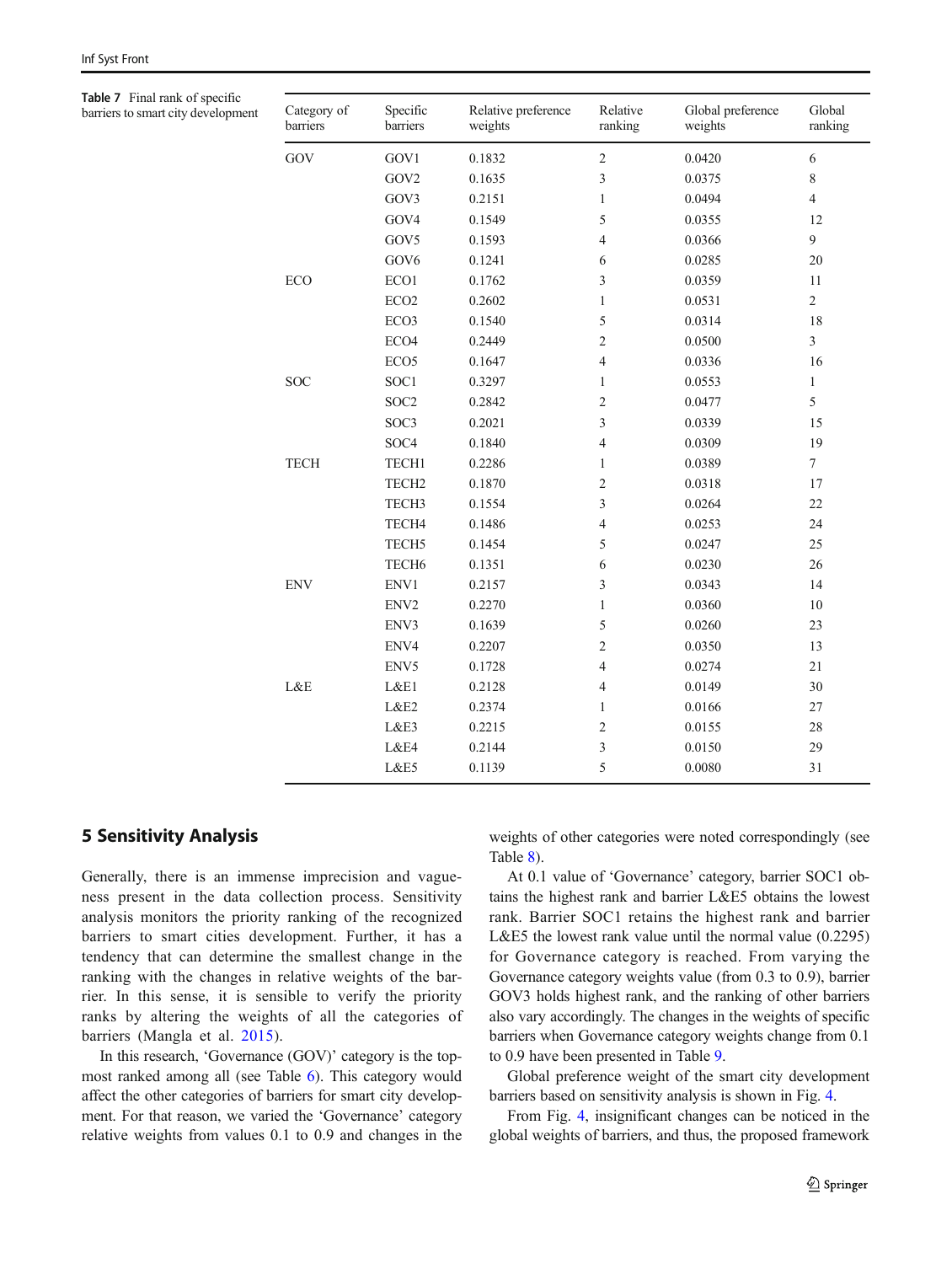| <b>Listed</b> | Values of preference weights for selected categories |        |        |        |        |        |        |        |        |        |
|---------------|------------------------------------------------------|--------|--------|--------|--------|--------|--------|--------|--------|--------|
| categories    |                                                      |        |        |        |        |        |        |        |        |        |
| GOV           | 0.2295                                               | 0.1001 | 0.2001 | 0.3002 | 0.4001 | 0.5002 | 0.6007 | 0.7001 | 0.8002 | 0.9001 |
| ECO           | 0.2040                                               | 0.2383 | 0.2118 | 0.1853 | 0.1588 | 0.1323 | 0.1057 | 0.0794 | 0.0529 | 0.0265 |
| SOC.          | 0.1678                                               | 0.1960 | 0.1742 | 0.1524 | 0.1307 | 0.1089 | 0.0870 | 0.0653 | 0.0435 | 0.0218 |
| <b>TECH</b>   | 0.1701                                               | 0.1987 | 0.1766 | 0.1545 | 0.1324 | 0.1103 | 0.0882 | 0.0662 | 0.0441 | 0.0221 |
| <b>ENV</b>    | 0.1588                                               | 0.1855 | 0.1649 | 0.1442 | 0.1236 | 0.1030 | 0.0823 | 0.0618 | 0.0412 | 0.0206 |
| L&E           | 0.0698                                               | 0.0815 | 0.0725 | 0.0634 | 0.0543 | 0.0453 | 0.0362 | 0.0272 | 0.0181 | 0.0091 |
| Total         |                                                      |        |        |        |        |        |        |        |        |        |

Table 8 Values of category of barriers when increasing Governance category of barriers

is robust enough to deal with human subjectivity and uncertainty in data under fuzzy conditions.

#### 6 Discussion

According to Table 6, the categories of barriers follow the order in priority as - Governance (GOV) - Economic (ECO) - Technology (TECH) - Social (SOC) - Environmental (ENV) - Legal and Ethical (L&E). Governance (GOV) categories of barriers obtain the first rank. The implementation of smart city is highly context dependent (nations, government etc.) (Weisi and Ping 2014). Governance is one of key concerns in developing an efficient smart cities network. Thus, there is a higher need of better governance to manage several cities initiatives effectively (Chourabi et al. 2012). Within this category, 'Political instability (GOV3)' obtains the highest priority. Letaifa (2015) suggested that a smart city vision obstructed by political instability. Thus, leaders and practitioners should have a clear vision of the future; and make long-term plans, which could be only possible by political leadership and stability. 'Lack of cooperation and coordination between city's operational networks (GOV1)' is ranked after GOV3. There is a high need to promote cooperation and coordination between local authorities i.e. city's operational networks. 'Unclear IT management vision (GOV2)' comes next in the priority list. Chourabi et al. (2012) suggested that the integration of IT with development projects is crucial in smart city context. Next is 'Poor private-public participation (GOV5)' in this category. It means that policymakers should make efforts to promote private-public participations and investments for better governance in developing a smart city (Lee et al. 2014). 'Lack of trust between governed and government (GOV4)' comes after GOV5 according to their priority. Various researchers suggested that privacy and security issues are major concerns to develop trust between governed and government in the smart cities context. Khan et al. (2017) suggested in their research that user participation is crucial in managing smart cities data privacy and security related concerns to improve trust between governed and government. Finally, the 'Lack of developing a

common information system model (GOV6)' stands last in the list. It means that common information system is modelled to collect city data to make meaningful decisions or actions in smart cities context.

Economic (ECO) category acquires second place among other barrier categories. Smart cities will require huge infrastructure, modern technologies, based on massive interconnected networks of sensors, screens, cameras, smart devices, smart grid etc. to analyse data and or information. Guy et al. (2011) concluded that infrastructure's development depends on government regulations and financial resources availability. This particular category has five specific barriers - 'Lack of competitiveness (ECO2)' obtains the utmost importance. This implies that urban areas need to be managed in such a way that leads to higher economic competitiveness, enhanced social security and ecological sustainability (Monzon 2015). However, the government fails to do that. Following this, the next is 'Global economy volatility (ECO4)' barrier in the list. Global economy volatility can influence the subsidies provided, and results in higher/lower greenhouse gas emissions. Subsequently, 'High IT infrastructure and intelligence deficit (ECO1)' shows that huge infrastructure and intelligent/ smart systems are required to develop smart cities. Nevertheless, it requires a lot of funds. The 'Higher operational and maintenance cost (ECO5)' barrier is next in terms of priority. Thus, technologists and practitioners must focus improving efficiency of the system for refining its sustainability (Mohanty et al. 2016). Finally, 'Cost of IT training and skills development (ECO3)' barrier is the last in the priority sequence i.e. smart city development requires higher IT training and skills, which is usually very costly.

Technology (TECH) acquired the third importance level among all the categories. Smart cities development needs higher research and technological innovations. There are different technological developments related to the IoT and Cloud computing in smart cities (Li et al. 2015; Petrolo et al. 2017; Whitmore et al. 2015). Li et al. (2015) and Whitmore et al. (2015) quoted in their research that IoT technologies will play key role in making cities more efficient and improving the lives of citizens. In this particular category, 'Lacking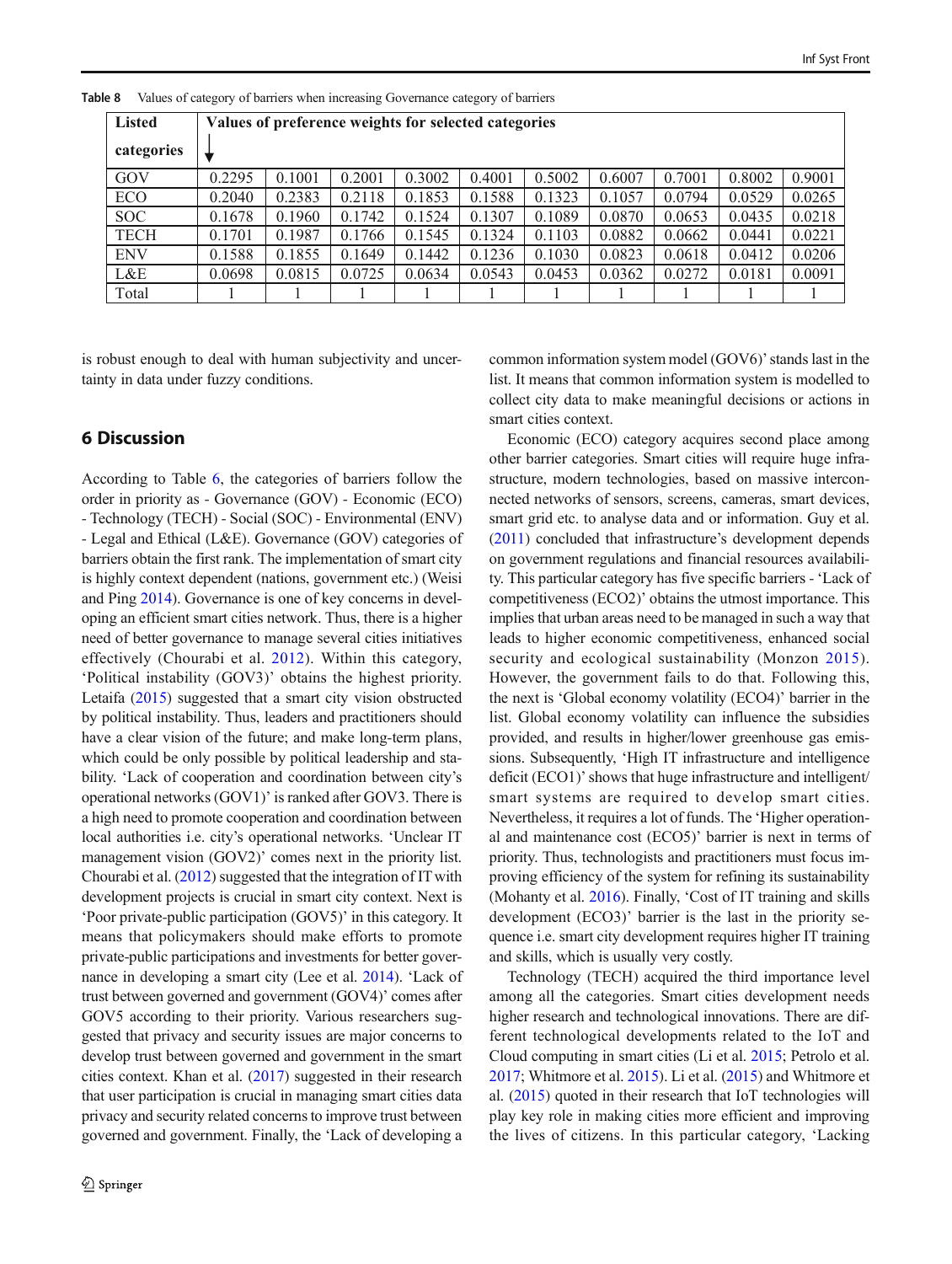| Inf Syst Front |  |
|----------------|--|
|----------------|--|

Table 9 Relative weights of barriers by sensitivity analysis when 'Governance' category weights change from 0.1 to 0.9

|                   | $GOV = 0.1$ | $GOV = 0.2$ | $GOV = 0.2295$<br>(Normal) | $GOV = 0.3$ |        | $GOV = 0.4$ $GOV = 0.5$ | $GOV = 0.6$ | $GOV = 0.7$ | $GOV = 0.8$ | $GOV = 0.9$ |
|-------------------|-------------|-------------|----------------------------|-------------|--------|-------------------------|-------------|-------------|-------------|-------------|
| GOV1              | 0.0183      | 0.0367      | 0.0420                     | 0.0550      | 0.0733 | 0.0916                  | 0.1099      | 0.1282      | 0.1466      | 0.1649      |
| GOV2              | 0.0164      | 0.0327      | 0.0375                     | 0.0491      | 0.0654 | 0.0818                  | 0.0981      | 0.1145      | 0.1308      | 0.1472      |
| GOV3              | 0.0215      | 0.0430      | 0.0494                     | 0.0645      | 0.0860 | 0.1076                  | 0.1291      | 0.1506      | 0.1721      | 0.1936      |
| GOV4              | 0.0155      | 0.0310      | 0.0355                     | 0.0465      | 0.0620 | 0.0775                  | 0.0929      | 0.1084      | 0.1239      | 0.1394      |
| GOV <sub>5</sub>  | 0.0159      | 0.0319      | 0.0366                     | 0.0478      | 0.0637 | 0.0797                  | 0.0956      | 0.1115      | 0.1274      | 0.1434      |
| GOV <sub>6</sub>  | 0.0124      | 0.0248      | 0.0285                     | 0.0372      | 0.0496 | 0.0621                  | 0.0745      | 0.0869      | 0.0993      | 0.1117      |
| ECO1              | 0.0420      | 0.0373      | 0.0359                     | 0.0326      | 0.0280 | 0.0233                  | 0.0186      | 0.0140      | 0.0093      | 0.0047      |
| ECO <sub>2</sub>  | 0.0620      | 0.0551      | 0.0531                     | 0.0482      | 0.0413 | 0.0344                  | 0.0275      | 0.0207      | 0.0138      | 0.0069      |
| ECO <sub>3</sub>  | 0.0367      | 0.0326      | 0.0314                     | 0.0285      | 0.0245 | 0.0204                  | 0.0163      | 0.0122      | 0.0081      | 0.0041      |
| ECO4              | 0.0584      | 0.0519      | 0.0500                     | 0.0454      | 0.0389 | 0.0324                  | 0.0259      | 0.0194      | 0.0130      | 0.0065      |
| ECO <sub>5</sub>  | 0.0392      | 0.0349      | 0.0336                     | 0.0305      | 0.0262 | 0.0218                  | 0.0174      | 0.0131      | 0.0087      | 0.0044      |
| SOC <sub>1</sub>  | 0.0646      | 0.0574      | 0.0553                     | 0.0502      | 0.0431 | 0.0359                  | 0.0287      | 0.0215      | 0.0143      | 0.0072      |
| SOC <sub>2</sub>  | 0.0557      | 0.0495      | 0.0477                     | 0.0433      | 0.0371 | 0.0309                  | 0.0247      | 0.0186      | 0.0124      | 0.0062      |
| SOC3              | 0.0396      | 0.0352      | 0.0339                     | 0.0308      | 0.0264 | 0.0220                  | 0.0176      | 0.0132      | 0.0088      | 0.0044      |
| SOC <sub>4</sub>  | 0.0361      | 0.0321      | 0.0309                     | 0.0280      | 0.0240 | 0.0200                  | 0.0160      | 0.0120      | 0.0080      | 0.0040      |
| TECH1             | 0.0454      | 0.0404      | 0.0389                     | 0.0353      | 0.0303 | 0.0252                  | 0.0202      | 0.0151      | 0.0101      | 0.0050      |
| TECH <sub>2</sub> | 0.0372      | 0.0330      | 0.0318                     | 0.0289      | 0.0248 | 0.0206                  | 0.0165      | 0.0124      | 0.0083      | 0.0041      |
| TECH3             | 0.0309      | 0.0274      | 0.0264                     | 0.0240      | 0.0206 | 0.0171                  | 0.0137      | 0.0103      | 0.0069      | 0.0034      |
| TECH4             | 0.0295      | 0.0262      | 0.0253                     | 0.0230      | 0.0197 | 0.0164                  | 0.0131      | 0.0098      | 0.0066      | 0.0033      |
| TECH <sub>5</sub> | 0.0289      | 0.0257      | 0.0247                     | 0.0225      | 0.0193 | 0.0160                  | 0.0128      | 0.0096      | 0.0064      | 0.0032      |
| TECH <sub>6</sub> | 0.0268      | 0.0239      | 0.0230                     | 0.0209      | 0.0179 | 0.0149                  | 0.0119      | 0.0089      | 0.0060      | 0.0030      |
| ENV1              | 0.0400      | 0.0356      | 0.0343                     | 0.0311      | 0.0267 | 0.0222                  | 0.0178      | 0.0133      | 0.0089      | 0.0044      |
| ENV <sub>2</sub>  | 0.0421      | 0.0374      | 0.0360                     | 0.0327      | 0.0281 | 0.0234                  | 0.0187      | 0.0140      | 0.0093      | 0.0047      |
| ENV3              | 0.0304      | 0.0270      | 0.0260                     | 0.0236      | 0.0203 | 0.0169                  | 0.0135      | 0.0101      | 0.0068      | 0.0034      |
| ENV4              | 0.0409      | 0.0364      | 0.0350                     | 0.0318      | 0.0273 | 0.0227                  | 0.0182      | 0.0136      | 0.0091      | 0.0045      |
| ENV <sub>5</sub>  | 0.0320      | 0.0285      | 0.0274                     | 0.0249      | 0.0214 | 0.0178                  | 0.0142      | 0.0107      | 0.0071      | 0.0036      |
| L&E1              | 0.0173      | 0.0154      | 0.0149                     | 0.0135      | 0.0116 | 0.0096                  | 0.0077      | 0.0058      | 0.0039      | 0.0019      |
| L&E2              | 0.0194      | 0.0172      | 0.0166                     | 0.0151      | 0.0129 | 0.0107                  | 0.0086      | 0.0064      | 0.0043      | 0.0021      |
| L&E3              | 0.0181      | 0.0161      | 0.0155                     | 0.0140      | 0.0120 | 0.0100                  | 0.0080      | 0.0060      | 0.0040      | 0.0020      |
| L&E4              | 0.0175      | 0.0155      | 0.0150                     | 0.0136      | 0.0117 | 0.0097                  | 0.0078      | 0.0058      | 0.0039      | 0.0019      |
| L&E5              | 0.0093      | 0.0083      | 0.0080                     | 0.0072      | 0.0062 | 0.0052                  | 0.0041      | 0.0031      | 0.0021      | 0.0010      |

technological knowledge among the planners (TECH1)' barrier holds the highest priority. In respect to developing a smart city, it requires technological knowledge among the planners (Letaifa 2015), as 'Lack of access to technology (TECH2)'



Fig. 4 Sensitivity analysis of barriers to smart city development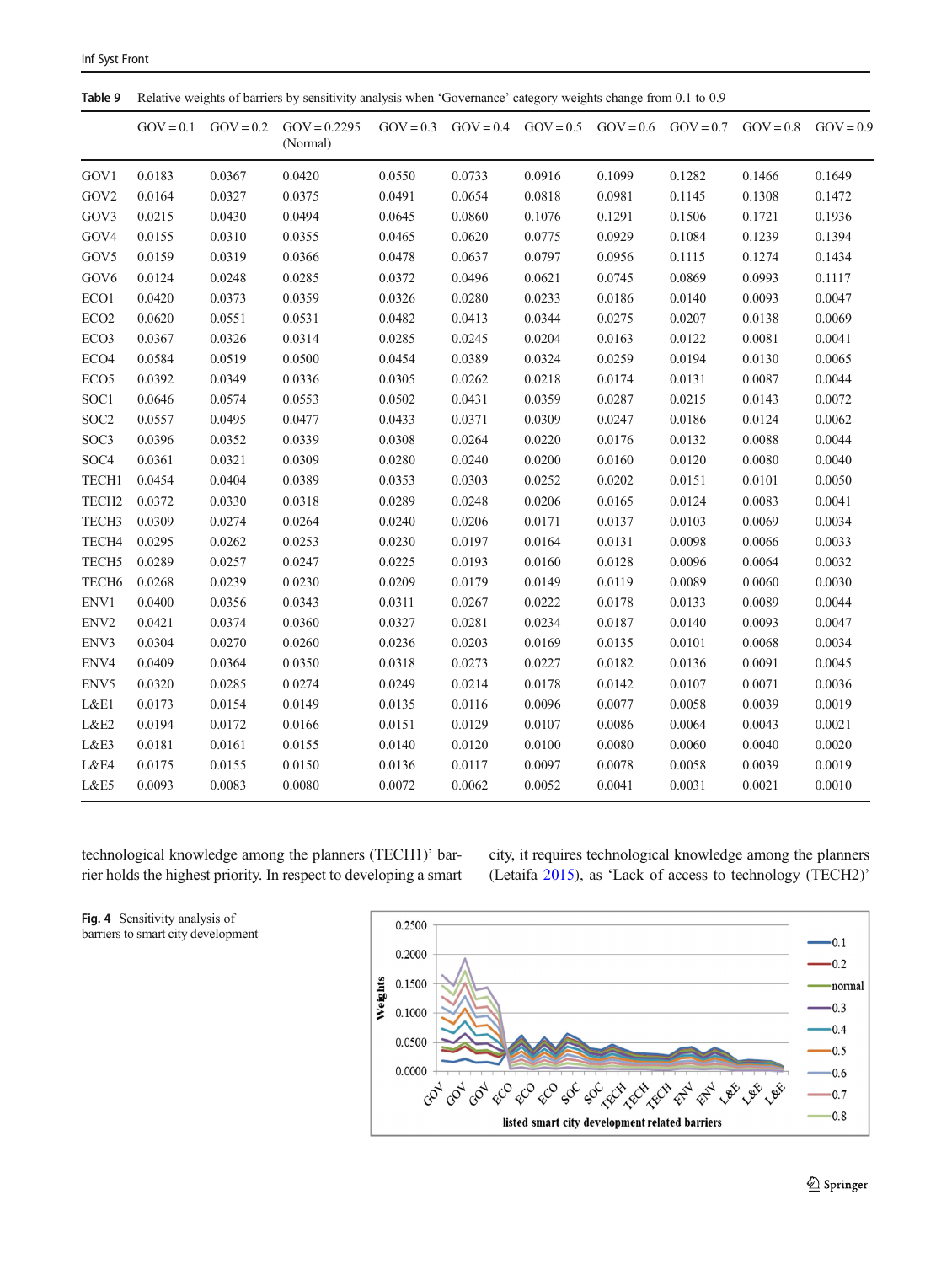barrier comes next to TECH1. Monzon (2015) suggested that a majority of the population living in these cities lack the access to technology. Hence, policymakers should make available the necessary technology and arrange training programs to educate the citizens for its accurate usage. Next, 'Privacy and security issues (TECH3)' comes in this category of barriers to smart city development. Many researchers highlighted the privacy and security issues in smart cities context (Elmaghraby and Losavio 2014; Belanche-Gracia et al. 2015; van Zoonen 2016; Zhang et al. 2017). 'System failures issues (TECH4)' barrier comes next. Colding and Barthel (2017) suggested smart city network is highly vulnerable so as provide ample room for cyber-attacks of different kinds and other forms of incidents such as industrial espionage, terrorists, equipment failures, worm infestations and natural disasters. Next to this is 'Integration and convergence issues across IT networks (TECH5)' barrier to smart city development. Smart cities require various heterogeneous components to communicate, but in designing, a flexible interface to integrate these heterogeneous components is challenging. Cyber physical networks need to be integrated and supported for an effective data exchange and analysis in smart cities environment. Finally, 'Poor data availability and scalability (TECH6)' is last in the list. Santana et al.  $(2017)$  suggested that policy planners should address the issues related to data quality and its scalability in smart city context. Janssen et al. (2017) and Pereira et al. (2017) revealed in their research that big open data initiatives can help in providing real-time weather forecast, pollution and traffic management, creating transparency, better decision and policy-making and crisis management etc., and contribute to enhance the delivery of public value in smart city contexts.

Social (SOC) category of barriers occupies next place in the main priority list. There are several social concerns in developing of smart cities, such as public health and safety, education, and hospital facilities (Solanas et al. 2014). Policymakers need to deal with the social challenges in smart cities development. Colding and Barthel (2017) stipluated that there are multiple socio-economic challenges with massive demographic transition; detrimental environmental impacts may also follow unless adequate measures are taken. This category has four specific barriers to smart city development. 'Lack of involvement of citizens (SOC1)' is the top ranked barrier in this category. This could be validated from the research of Yang and Callahan (2007) that citizens are often criticized due to their low interest and participation. In this sense, policymakers should encourage citizens to contribute in decision-making processes for a sustainable city. Afterwards, 'Low awareness level of community (SOC2)' barrier comes in this category. It means that community engagement is very important for planning and implementing smart cities initiatives. Next to this is 'Geographical diversification problems (SOC3)' barrier to smart cities development.

In India, with a high geographical diversity, needs large amount of data to analyse urban issues and other geographical processes (Batty 2012; Liu et al. 2016). Finally, 'Degree of inequality (SOC4)' is last in the hierarchy list of barriers to smart cities development. Therefore, inequalities among the citizens must be reduced to plan smart cities initiatives.

Environmental (ENV) category of barriers occupies fifth place in the priority list. Thus, practitioners, policymakers and citizens must focus to observe various ecological parameters like air pollution, temperature, vibrations, and noise and make humans consume less energy and water, and even reduce greenhouse gas emissions etc. (Colding and Barthel 2017). This category has five specific barriers. 'Growing population problems (ENV2)' is at the top ranking. In India, the urbanisation is growing rapidly, and cities are likely to expand to 600 million by 2030. Higher population needs more resources to fulfil their requirements (Albino et al. 2015). Subsequently, 'Carbon emissions effect (ENV4)' is the next to come in this category. Sadorsky (2014) pointed out that growing urbanization leads to higher carbon emissions and results in lower sustainability. 'Lacking ecological view in behaviour (ENV1)' comes next. It means that a holistic approach should be adapted to promote ecological view in behaviour in citizens. Next to this is 'Degradation of resources (ENV5)' to smart cities development. Finally, 'Lack of sustainability considerations (ENV3)' is at the end in the list. Policy planners are suggested to include sustainability aspects while designing smart city networks for higher ecological benefits (Luthra et al. 2015).

Legal and Ethical (L&E) category of barriers holds the last place in priority list. Kitchin (2015) affirmed that there are several social, ethical and legal issues linked to a smart city initiative. Within this particular category, 'Lacking standardization (L&E2)' barrier is ranked first. Clearly, there is a lack of standards and policy directions on efficient applicability and managing of IoT based networks (Weber 2013; Perera et al. 2014; Zanella et al. 2014; Weber and Studer 2016). 'Issues of openness of data (L&E3)' comes next to the list. Rathore et al. (2016) identified the issues of openness of data are crucial in the smart city agenda. Enabling openness of real time data will help the government authorities as well as citizens. The next barrier i.e. 'Lack of transparency and liability (L&E4)' indicates that higher public involvement and superior transparency in governance is critical in smart cities development (Kandpal et al. 2017). Next barrier in this list is 'Cultural issues (L&E1)' to smart cities development. Last in the priority list is 'Lack of regulatory norms, policies and directions (L&E5)'. Well-defined regulating norms, polices and directions are needed that help in keeping the user-friendliness to the data users and monitoring all the stakeholders and parties being a part of the system.

Further, we identified the global ranking of barriers to smart city development. According to global ranking of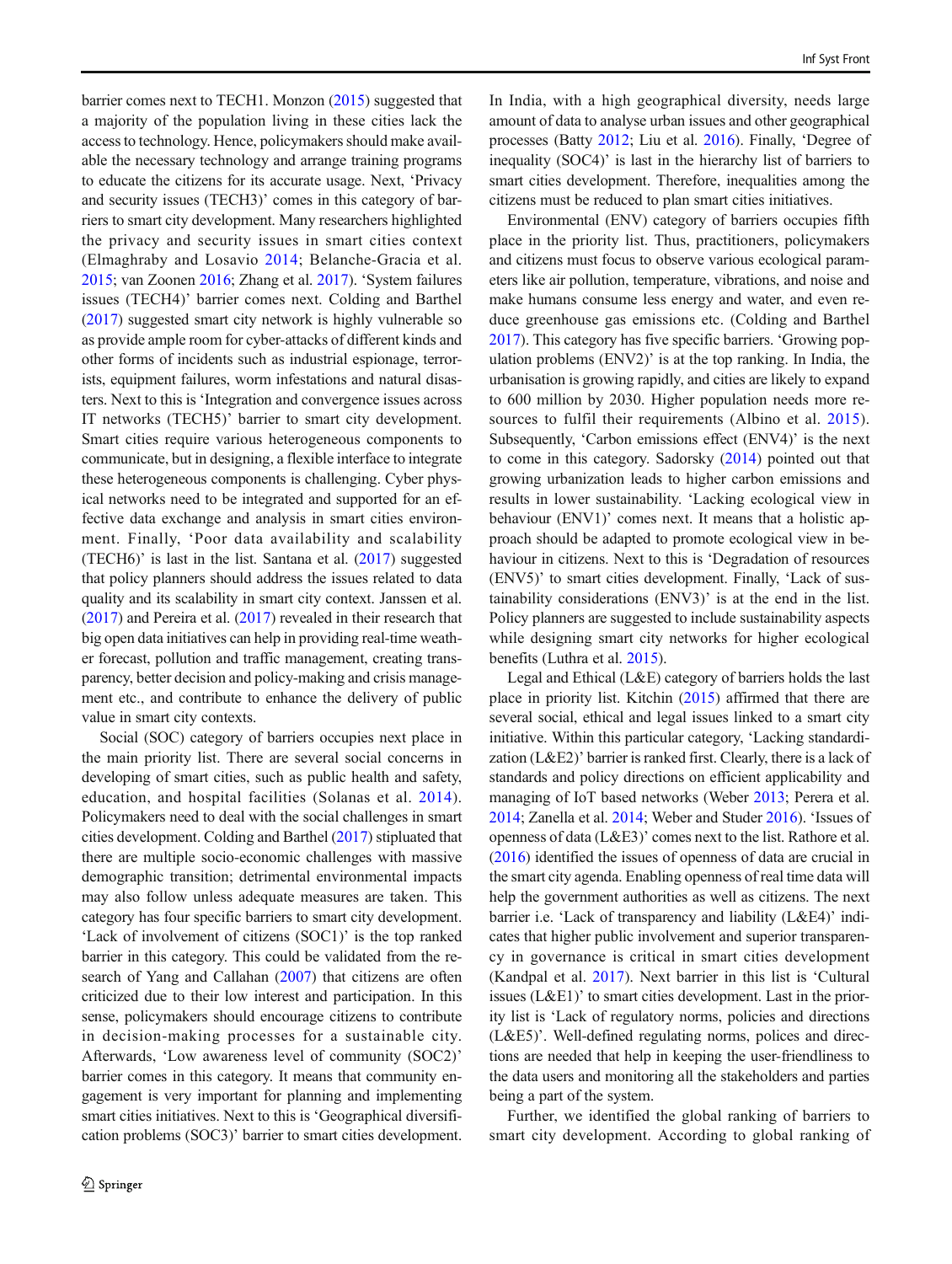barriers, 'Lack of involvement of citizens (SOC1)'; 'Lack of competitiveness (ECO2)'; 'Global economy volatility (ECO4)'; 'Political instability (GOV3)' and 'Low awareness level of community (SOC2)' have been recognized as top five barriers to smart cities development in Indian context.

# 6.1 Theoretical Contributions

The present work has several unique contributions, given as follow:

- This study reveals 31 key barriers within 6 categories to smart city development in developing economies, especially in India. The recognized barriers would facilitate policy makers in development of efficient smart city network in India. However, in the context of contributing to the theory, the explicit process of fuzzy AHP technique is provided to prioritise the barriers. The proposed research framework is logically sound in analysing the smart city development barriers.
- This study seeks to know the relative importance of barriers in smart city development. This research work offers an in-depth understanding of barriers, with a focus on smart city development, for devising both the plan of action and the suggestive measures in dealing smart city barriers effectively.

## 6.2 Implications to Practice and Policy

This research is useful to the policymakers who are engaged with smart cities development initiatives in developing countries as India as this help government to understand the probable hindrances in successful adoption of smart city in practice. This work offers following important implications for the government and policymakers.

## 6.2.1 Role of Better Governance and Effective Decision-Making

The role of governance is prominent in developing smart cities within a country. Better governance will help to better coordination between central, state governments and parties involved in smart cities development to increasing the effectiveness of smart cities related policy decisions and involvement of the public. Government policymakers and practitioners may promote e-governance services to bring about accountability and transparency in decision-making process, which will help smart governance in developing smart cities.

#### 6.2.2 Provision of Higher Resources and Infrastructure

This is important for the management of resources, such as equipment and humans required for performing the intended functions in developing smart cities. Funding and developing infrastructure for smart cities projects remains a challenge, therefore governments must focus on creative solutions and participation by both the public and private sectors. Consequently, having adequate funds and resources allocated are crucial in smart cities initiatives. This research may help removing resources and infrastructure related challenges.

#### 6.2.3 Technological Advancements

In a truly smart city of the future, hyper connection and automation will be paramount. This capability will be dependent on integrating advanced information technologies such as IoT. IoT will help to i) manage infrastructure decisions; ii) improve service level of the end users; iii) enhance levels of crosssector collaboration and iv) map government policies to deal with climate change related problems.

#### 6.2.4 Awareness among Community

In developing smart cities, smart community development is necessary. Currently, the involvement of community is less integral in smart cities development, particularly in India. It is important to develop an efficient IT infrastructure by aligning the skills and expertise of people involved in the system. Therefore, practitioners and policymakers must focus on smart community planning to act as a catalyst in solving key issues such as environment, transport and security.

## 6.2.5 Higher Ecological Performance and Sustainable Development

Smart city development puts greater pressure on resource consumption, infrastructure, and development practices, which may have a negative impact on the environment. Threfore, it is crucial to measure and assess/evaluate? policies, infrastructure, socio-economic factors, resource use, emissions and any other processes that contribute to quality of life. Hence, logical planning is needed to address social and ecological sustainability challenges in smart city development.

# 7 Conclusion

Smart city development is gaining considerable recognition in the systematic literature and international policies in the last two decades. The present research seeks to recognise and prioritise barriers linked to smart city development to help policymakers in improving their sustainability in an Indian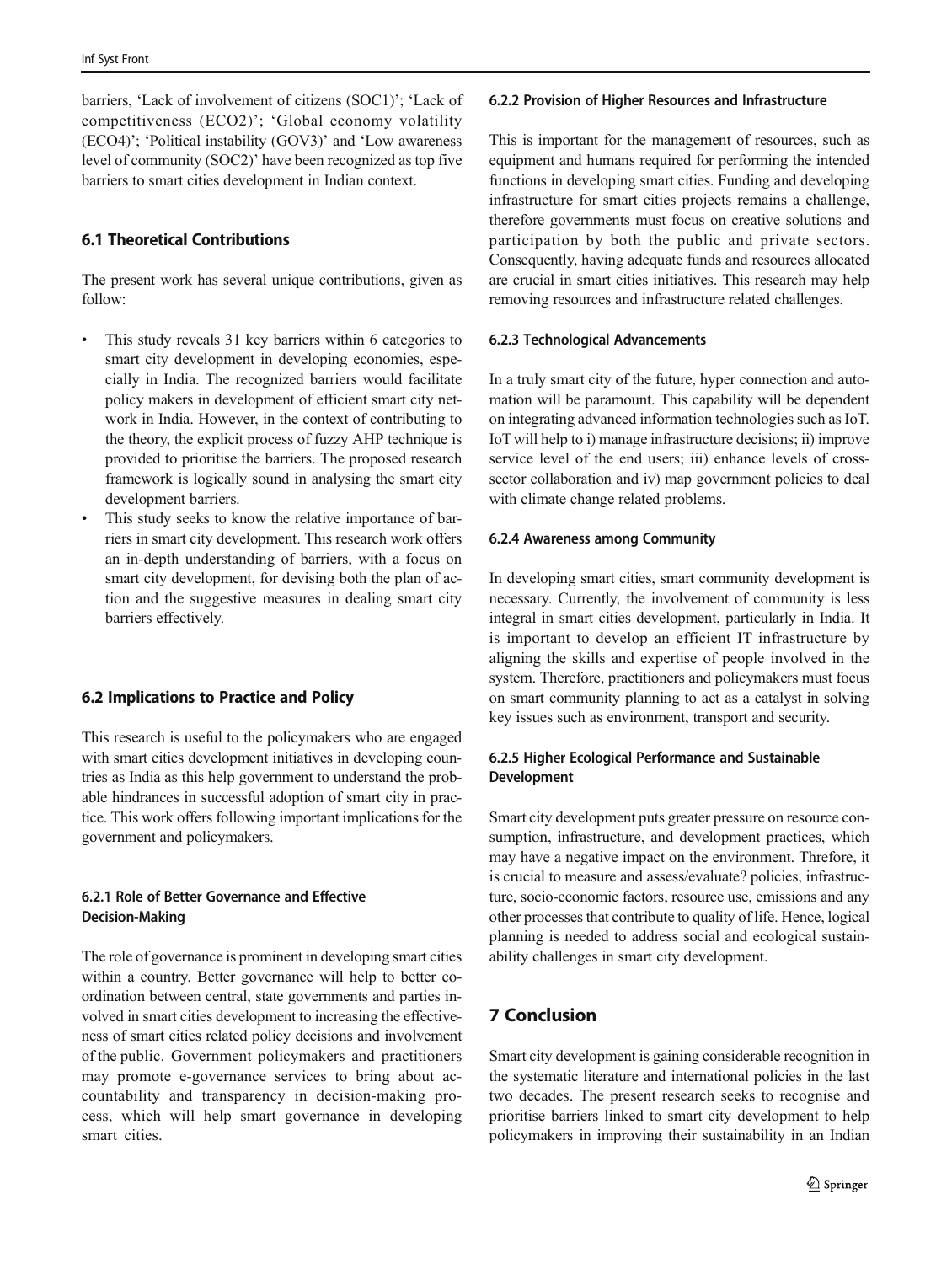context. In this work, we used fuzzy AHP to demonstrate the importance of the potential barriers under fuzzy surroundings. A comprehensive review of keywords across various literature surveys disclosed 31 key barriers to smart cities development. These barriers were also confirmed further through a panel of experts. We categorised these barriers into six key categories with experts' consultation. The findings revealed 'Governance' is documented as the most significant category of barriers for smart city development followed by barriers related to 'Economic; 'Technology'; 'Social'; 'Environmental' and 'Legal and Ethical' categories. The relative and global preference weights of specific barriers are also determined. The sensitivity analysis is performed to verify the stability of the findings obtained in this study. This research is useful to the government and policymakers for eradicating the potential interferences in smart city development initiatives in developing countries like India.

#### 7.1 Limitations and Future Scope

This work has its own limitations. Firstly, the findings of this study are highly influenced by experts' opinions. The developed solution model may be adopted in other developing countries with minor modifications. Secondly, this research is limited to identifing and prioritising the barriers of smart cities development under six broader categories. The recognised barriers may be evaluated further to know their causal relations in smart city development initiatives through DEMATEL/Fuzzy DEMATEL/Grey DEMATEL techniques. There is also a further scope to develop research based on drivers of smart cities development. Therefore, the future research could explore the prioritisation of the drivers. This could provide a useful prescription for policymakers to implement in addition to consideration of this research. Moreover, the researchers could also consider implementing ISM methodology (Al-Muftah et al. 2018; Dwivedi et al. 2017a; Hughes et al. 2016; Janssen et al. 2018) to understand the driving and dependent barriers. The citizens are one of the most important stakeholders of such developments. Hence, in order to avoid resistance from stakeholders and failure of such initiatives (Dwivedi et al. 2015; Hughes et al. 2016, 2017), the perceptions of citizens and government employees towards various aspects of smart cities should also be explored by utilising established theories and models (see for example, AlAlwan et al. 2017; Dwivedi et al. 2011a, 2011b, 2013, 2016, 2017b, 2017c; Hossain and Dwivedi 2014; Kapoor et al. 2014a, 2014b, 2015; Rana and Dwivedi 2015; Rana et al. 2015a, 2015b, 2016, 2017; Shareef et al. 2011, 2016a, 2016b, 2017; Sinha et al. 2017; Slade et al. 2015; Veeramootoo et al. 2018; Weerakkody et al. 2013, 2017) from information systems and electronic government domains.

#### Appendix

The calculation procedure of extent analysis method as described by Luthra et al. (2015) and Mangla et al. (2015) is described as below:

The extent analysis values for the i<sup>th</sup> object is represented by  $O_{g_i}^1$ ,  $O_{g_i}^2$ ,  $O_{g_i}^3$ , ........  $O_{g_i}^p$ , Consequently, the fuzzy synthetic extent values are represented as given in below expression.

$$
S_i = \textstyle\sum_{j=1}^o O_{g_i}^j \times \left[ \textstyle\sum_{i=1}^n \textstyle\sum_{j=1}^o O_{g_i}^j \right]
$$

For taking the minimum and maximum values for fuzzy number, the degree of possibility is determined as given in below expression:

$$
V(O_1 \geq O_2) = \sup \left[ \min \left( \mu_{O_1}(\mathbf{x}) \mu_{O_2}(\mathbf{y}) \right) \right]; \mathbf{x}, \mathbf{y} \in \mathbb{R}, \text{ and } \mathbf{x} \geq \mathbf{y}
$$
  
If,  $\mathbf{x} \geq \mathbf{y}$  and  $\mathbf{f}_{O_1}(\mathbf{x}) = \mathbf{f}_{O_2}(\mathbf{y}) = 1$ , then  $V(O_1 \geq O_2) = 1$ .

Notably,  $O_1$  and  $O_2$  are two convex fuzzy numbers, and they must satisfy the following conditions:

V Oð Þ¼ <sup>1</sup> ≥O2 1 if o1 ≥o2; V Oð Þ¼ <sup>1</sup> ≥O2 hgt Oð Þ¼ <sup>1</sup>∩O2 f o1 ð Þ m

Next, 'm' denotes the ordinate of the highest intersection point M between the membership functions of two fuzzy numbers. Hence, M is given as:

$$
V(O_1 \geq O_2) = hgt(O_1 \cap O_2) = (a-r)/(q-r)-(b-a)
$$

While the degree of possibility for 'k' convex fuzzy numbers  $O_i(i = 1, 2, \ldots, k)$  can be determined form the following expression:

$$
V (O \ge O_1, O_2, \dots, O_k)
$$
  
=  $V[(O \ge O_1)$  and  $(O \ge O_2)$  and  $\dots$  and  $(O \ge O_k)$ ]  
= minV (O \ge O<sub>i</sub>), i = 1, 2, 3,  $\dots$  and  $\dots$ 

Next, we assume  $z'(C_i) = \min V(S_i \ge S_k)$ , for  $k = 1, 2, \dots, n$ ;  $k \neq i$ ; the weight vector in that case is given as:

 $W^{\prime} = (z^{'}(C_1), (C_1), (C_1), \dots, (C_1))^{T}$ ; Where  $C_i$  (*i* = 1, 2…... n) are the elements.

For normalization, the below highlighted expression is used. While, 'W' is a non-fuzzy number.

$$
W = (z^{'}(C_1), (C_1), (C_1), \dots, (C_1))^{T}
$$

#### Survey Questionnaire

This questionnaire consists of three sections. Section [A] deals with the general information of the respondents and their respective background where they work. Section B helps in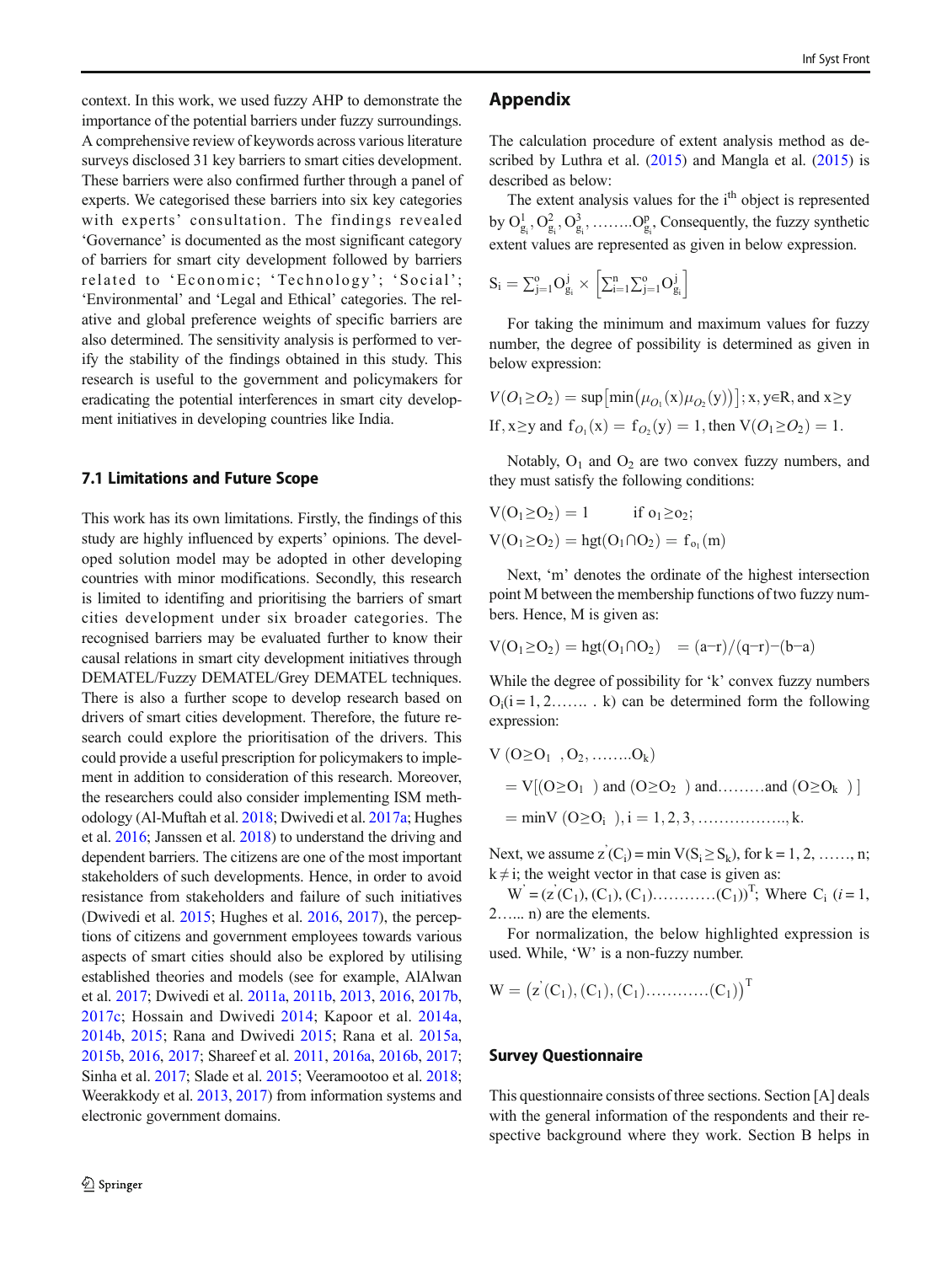selecting the most suitable barriers and exploring their significance to smart cities development. Section C assists in examining the priority of concern of the selected barriers.

#### Section [A]: General Information

Please highlight only one choice in each question as follows:

- 1. What is your professional qualification?
- (a) Graduate
- (b) Post Graduate
- (c) Doctorate
- (d) If any other, please specify
- 2. What is your work experience?
- (a) Less than 5 Years
- (b) 5 to 10 Years
- (c) 11 to 15 Years
- (d) 16 to 20 Years
- (e) Greater than 20 Years
- 3. What is the size of your organization?
- (a) Less than 50 Employees
- (b) 51 to 250 Employees
- (c) 251–500 Employees
- (d) 501–1000 employees
- (e) 1001–5000 employees
- (f) Greater than 5001 employees
- 4. How will you classify work profile?
- (a) Private Sector
- (b) Public Sector
- (c) Multinational Corporation
- (d) Regulatory Bodies
- (e) Mixed public and private ownership
- (f) If any other, please specify\_\_\_\_\_\_\_\_\_\_\_\_\_\_\_\_\_

## Section [B]: The Most Relevant Barriers in Smart Cities Development in India

Please rate the following barriers on 5-point Likert scale ('1'- Not significant, '2'-Somewhat significant, '3'-Significant, '4'-Very significant, and '5'-Extremely significant). Further, you are also free to add any specific barrier within any main category, which you think, should be included into the list.

| Governance (GOV)<br>Lack of cooperation and coordination between city's operational networks (GOV1)<br>Unclear IT management vision (GOV2)<br>Political instability (GOV3)<br>Lack of trust between governed and government (GOV4)<br>Poor private-public participation (GOV5)<br>Lack of developing a common information system model (GOV6)<br>Please add any other barrier (in your opinion)<br>Economic (ECO)<br>High IT infrastructure and intelligence deficit (ECO1)<br>Lack of competitiveness (ECO2)<br>Cost of IT training and skills development (ECO3)<br>Global economy volatility (ECO4)<br>Higher operational and maintenance cost (ECO5)<br>Please add any other barrier (in your opinion)<br>Lack of involvement of citizens (SOC1)<br>Low awareness level of community (SOC2)<br>Geographical diversification problems (SOC3) | S. No.       | Barriers to Smart Cities    | Response [In 5-Point Likert Scale] |
|-------------------------------------------------------------------------------------------------------------------------------------------------------------------------------------------------------------------------------------------------------------------------------------------------------------------------------------------------------------------------------------------------------------------------------------------------------------------------------------------------------------------------------------------------------------------------------------------------------------------------------------------------------------------------------------------------------------------------------------------------------------------------------------------------------------------------------------------------|--------------|-----------------------------|------------------------------------|
|                                                                                                                                                                                                                                                                                                                                                                                                                                                                                                                                                                                                                                                                                                                                                                                                                                                 |              |                             |                                    |
|                                                                                                                                                                                                                                                                                                                                                                                                                                                                                                                                                                                                                                                                                                                                                                                                                                                 | 1            |                             |                                    |
|                                                                                                                                                                                                                                                                                                                                                                                                                                                                                                                                                                                                                                                                                                                                                                                                                                                 | 2            |                             |                                    |
|                                                                                                                                                                                                                                                                                                                                                                                                                                                                                                                                                                                                                                                                                                                                                                                                                                                 | 3            |                             |                                    |
|                                                                                                                                                                                                                                                                                                                                                                                                                                                                                                                                                                                                                                                                                                                                                                                                                                                 | 4            |                             |                                    |
|                                                                                                                                                                                                                                                                                                                                                                                                                                                                                                                                                                                                                                                                                                                                                                                                                                                 | 5            |                             |                                    |
|                                                                                                                                                                                                                                                                                                                                                                                                                                                                                                                                                                                                                                                                                                                                                                                                                                                 | 6            |                             |                                    |
|                                                                                                                                                                                                                                                                                                                                                                                                                                                                                                                                                                                                                                                                                                                                                                                                                                                 |              |                             |                                    |
|                                                                                                                                                                                                                                                                                                                                                                                                                                                                                                                                                                                                                                                                                                                                                                                                                                                 |              |                             |                                    |
|                                                                                                                                                                                                                                                                                                                                                                                                                                                                                                                                                                                                                                                                                                                                                                                                                                                 | 7            |                             |                                    |
|                                                                                                                                                                                                                                                                                                                                                                                                                                                                                                                                                                                                                                                                                                                                                                                                                                                 | 8            |                             |                                    |
|                                                                                                                                                                                                                                                                                                                                                                                                                                                                                                                                                                                                                                                                                                                                                                                                                                                 | 9            |                             |                                    |
|                                                                                                                                                                                                                                                                                                                                                                                                                                                                                                                                                                                                                                                                                                                                                                                                                                                 | 10           |                             |                                    |
|                                                                                                                                                                                                                                                                                                                                                                                                                                                                                                                                                                                                                                                                                                                                                                                                                                                 | 11           |                             |                                    |
|                                                                                                                                                                                                                                                                                                                                                                                                                                                                                                                                                                                                                                                                                                                                                                                                                                                 |              |                             |                                    |
|                                                                                                                                                                                                                                                                                                                                                                                                                                                                                                                                                                                                                                                                                                                                                                                                                                                 | Social (SOC) |                             |                                    |
|                                                                                                                                                                                                                                                                                                                                                                                                                                                                                                                                                                                                                                                                                                                                                                                                                                                 | 12           |                             |                                    |
|                                                                                                                                                                                                                                                                                                                                                                                                                                                                                                                                                                                                                                                                                                                                                                                                                                                 | 13           |                             |                                    |
|                                                                                                                                                                                                                                                                                                                                                                                                                                                                                                                                                                                                                                                                                                                                                                                                                                                 | 14           |                             |                                    |
|                                                                                                                                                                                                                                                                                                                                                                                                                                                                                                                                                                                                                                                                                                                                                                                                                                                 | 15           | Degree of inequality (SOC4) |                                    |
| Please add any other barrier (in your opinion)                                                                                                                                                                                                                                                                                                                                                                                                                                                                                                                                                                                                                                                                                                                                                                                                  |              |                             |                                    |
| Technology (TECH)                                                                                                                                                                                                                                                                                                                                                                                                                                                                                                                                                                                                                                                                                                                                                                                                                               |              |                             |                                    |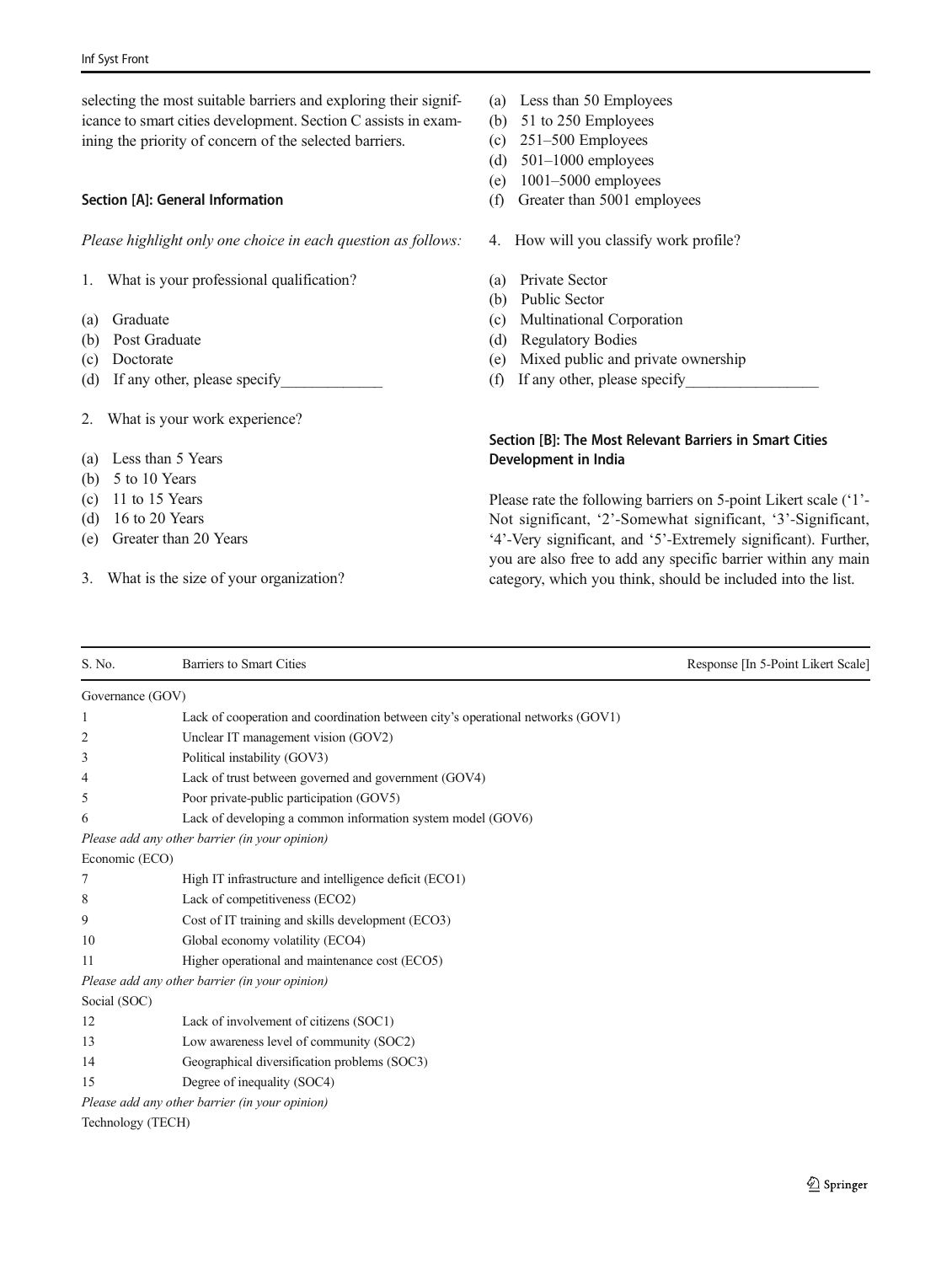| 16                                             | Lacking technological knowledge among the planners (TECH1)    |  |  |  |  |  |  |
|------------------------------------------------|---------------------------------------------------------------|--|--|--|--|--|--|
| 17                                             | Lack of access to technology (TECH2)                          |  |  |  |  |  |  |
| 18                                             | Privacy and security issues (TECH3)                           |  |  |  |  |  |  |
| 19                                             | System failures issues (TECH4)                                |  |  |  |  |  |  |
| 20                                             | Integration and convergence issues across IT networks (TECH5) |  |  |  |  |  |  |
| 21                                             | Poor data availability and scalability (TECH6)                |  |  |  |  |  |  |
| Please add any other barrier (in your opinion) |                                                               |  |  |  |  |  |  |
| Environmental (ENV)                            |                                                               |  |  |  |  |  |  |
| 22                                             | Lacking ecological view in behaviour (ENV1)                   |  |  |  |  |  |  |
| 23                                             | Growing population problems (ENV2)                            |  |  |  |  |  |  |
| 24                                             | Lack of sustainability considerations (ENV3)                  |  |  |  |  |  |  |
| 25                                             | Carbon emissions effect (ENV4)                                |  |  |  |  |  |  |
| 26                                             | Degradation of resources (ENV5)                               |  |  |  |  |  |  |
|                                                | Please add any other barrier (in your opinion)                |  |  |  |  |  |  |
| Legal and Ethical (L&E)                        |                                                               |  |  |  |  |  |  |
| 27                                             | Cultural issues (L&E1)                                        |  |  |  |  |  |  |
| 28                                             | Lacking standardization (L&E2)                                |  |  |  |  |  |  |
| 29                                             | Issues of openness of data (L&E3)                             |  |  |  |  |  |  |
| 30                                             | Lack of transparency and liability (L&E4)                     |  |  |  |  |  |  |
| 31                                             | Lack of regulatory norms, policies and directions (L&E5)      |  |  |  |  |  |  |
| Please add any other barrier (in your opinion) |                                                               |  |  |  |  |  |  |

Barriers to smart cities development in India as reported in the literature

## Section C: Analysing Identified Barriers to Determine Their Priority for Concern

After finalizing the key barriers to develop smart cities, author would analyse them to priority for concern (their relative importance). For determining their priority, it needs to construct the pair wise evaluation matrix for the identified main barriers and for the specific barriers as well. In view of that, please put your response in the pairwise evaluation matrices both for the key categories of barriers and specific barriers. Please use the given fuzzy linguistic scale for entering your responses.

Fuzzy linguistic scale for forming pairwise evaluation matrix.

| Fuzzy score                 |
|-----------------------------|
| 1/2, 1, 2                   |
| $x-1, x, x+1$               |
| $1/x + 1$ , $1/x$ , $1/x-1$ |
| y, $(y + z)/2$ , z          |
| $1/z$ , $2/(y + z)$ , $1/y$ |
|                             |

Note: The value of x ranges from 2, 3...9; whereas the values of y and z can be 1, 2......9, with  $y < z$ 

Pairwise evaluation matrix for main barriers.

|             | GOV     | ECO     | <b>SOC</b> | <b>TECH</b> | <b>ENV</b> | L&E     |
|-------------|---------|---------|------------|-------------|------------|---------|
| GOV         | (1,1,1) |         |            |             |            |         |
| ECO         |         | (1,1,1) |            |             |            |         |
| <b>SOC</b>  |         |         | (1,1,1)    |             |            |         |
| <b>TECH</b> |         |         |            | (1,1,1)     |            |         |
| <b>ENV</b>  |         |         |            |             | (1,1,1)    |         |
| L&E         |         |         |            |             |            | (1,1,1) |

Pairwise evaluation matrix for specific barriers.

|                                                                        | GOV <sub>1</sub> |         |         |         |         |         | GOV2 GOV3 GOV4 GOV5 GOV6 Additional<br>Barrier |
|------------------------------------------------------------------------|------------------|---------|---------|---------|---------|---------|------------------------------------------------|
| GOV1<br>GOV <sub>2</sub><br>GOV3<br>GOV4<br>GOV5<br>GOV6<br>Additional | (1,1,1)          | (1,1,1) | (1,1,1) | (1,1,1) | (1,1,1) | (1,1,1) |                                                |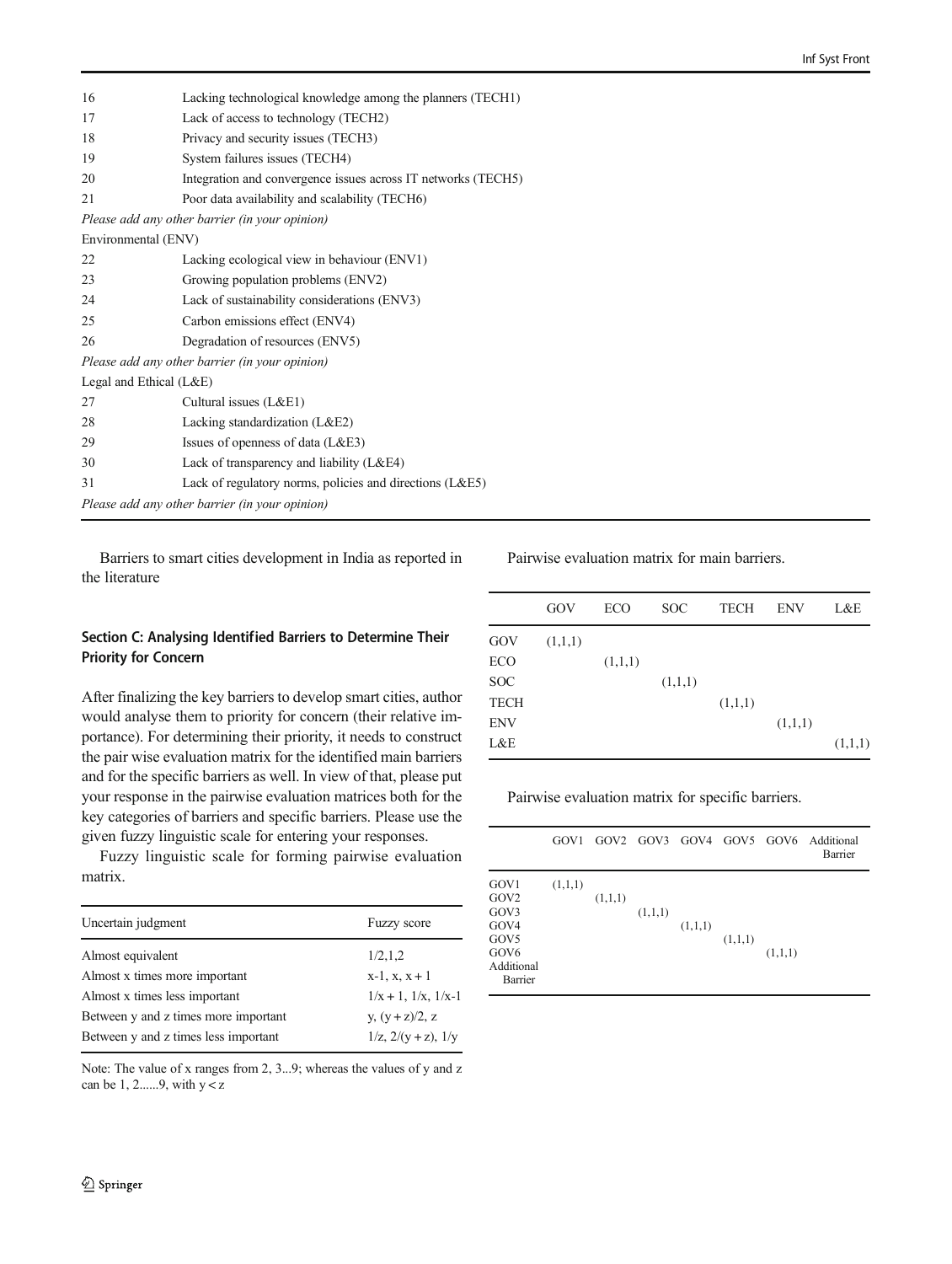|                       |         |         |         |         |         | ECO1 ECO2 ECO3 ECO4 ECO5 Additional<br>Barrier |
|-----------------------|---------|---------|---------|---------|---------|------------------------------------------------|
| ECO <sub>1</sub>      | (1,1,1) |         |         |         |         |                                                |
| ECO <sub>2</sub>      |         | (1,1,1) |         |         |         |                                                |
| ECO <sub>3</sub>      |         |         | (1,1,1) |         |         |                                                |
| ECO <sub>4</sub>      |         |         |         | (1,1,1) |         |                                                |
| ECO <sub>5</sub>      |         |         |         |         | (1,1,1) |                                                |
| Additional<br>Barrier |         |         |         |         |         |                                                |

Pairwise evaluation matrix for specific barriers.

|                           |         |         |         |         | SOC1 SOC2 SOC3 SOC4 Additional Barrier |
|---------------------------|---------|---------|---------|---------|----------------------------------------|
| SOC <sub>1</sub>          | (1,1,1) |         |         |         |                                        |
| SOC <sub>2</sub>          |         | (1,1,1) |         |         |                                        |
| SOC3                      |         |         | (1,1,1) |         |                                        |
| SOC <sub>4</sub>          |         |         |         | (1,1,1) |                                        |
| <b>Additional Barrier</b> |         |         |         |         |                                        |

| Pairwise evaluation matrix for specific barriers. |  |  |
|---------------------------------------------------|--|--|
|                                                   |  |  |

|                                                                                                                 | TFCH1   |         |         |         |         |         | TECH2 TECH3 TECH4 TECH5 TECH6 Additional<br>Barrier |
|-----------------------------------------------------------------------------------------------------------------|---------|---------|---------|---------|---------|---------|-----------------------------------------------------|
| TECH1<br>TECH <sub>2</sub><br>TECH3<br>TECH4<br>TECH <sub>5</sub><br>TECH <sub>6</sub><br>Additional<br>Barrier | (1,1,1) | (1,1,1) | (1,1,1) | (1,1,1) | (1,1,1) | (1,1,1) |                                                     |

Pairwise evaluation matrix for specific barriers.

|                       | ENV1    |         |         |         |         | ENV2 ENV3 ENV4 ENV5 Additional<br>Barrier |
|-----------------------|---------|---------|---------|---------|---------|-------------------------------------------|
| ENV1                  | (1,1,1) |         |         |         |         |                                           |
| ENV <sub>2</sub>      |         | (1,1,1) |         |         |         |                                           |
| ENV3                  |         |         | (1,1,1) |         |         |                                           |
| ENV4                  |         |         |         | (1,1,1) |         |                                           |
| ENV <sub>5</sub>      |         |         |         |         | (1,1,1) |                                           |
| Additional<br>Barrier |         |         |         |         |         |                                           |

Pairwise evaluation matrix for specific barriers.

|                       | L&E1    |         |         |         |         | L&E2 L&E3 L&E4 L&E5 Additional<br>Barrier |
|-----------------------|---------|---------|---------|---------|---------|-------------------------------------------|
| L&E1                  | (1,1,1) |         |         |         |         |                                           |
| L&E2                  |         | (1,1,1) |         |         |         |                                           |
| L&E3                  |         |         | (1,1,1) |         |         |                                           |
| L&E4                  |         |         |         | (1,1,1) |         |                                           |
| L&E5                  |         |         |         |         | (1,1,1) |                                           |
| Additional<br>Barrier |         |         |         |         |         |                                           |

Open Access This article is distributed under the terms of the Creative Commons Attribution 4.0 International License (http:// creativecommons.org/licenses/by/4.0/), which permits unrestricted use, distribution, and reproduction in any medium, provided you give appropriate credit to the original author(s) and the source, provide a link to the Creative Commons license, and indicate if changes were made.

## References

- Aijaz, R. (2016). Challenge of making smart cities in India. IFRI Center of Asian Studies. Asie Visions. 1–34. Available at: https://www.ifri. org/sites/default/files/atoms/files/av87\_smart\_cities\_india\_aijaz\_0. pdf (Last accessed: January 24, 2018).
- AlAlwan, A., Dwivedi, Y. K., & Rana, N. P. (2017). Factors influencing adoption of mobile banking by Jordanian Bank customers: Extending UTAUT2 with trust. International Journal of Information Management, 37(3), 99–110.
- Alawadhi, S., Aldama-Nalda, A., Chourabi, H., Gil-García, J., Leung, S., Mellouli, S., Nam, T., Pardo, T. A., Scholl, H. J. and Walker, S. (2012). Building understanding of smart city initiatives. Electronic Government, 40–53.
- Albino, V., Berardi, U., & Dangelico, R. M. (2015). Smart cities: Definitions, dimensions, performance, and initiatives. Journal of Urban Technology, 22(1), 3–21.
- Al-Muftah, H., Weerakkody, V., Rana, N.P., Sivarajah, U., and Irani, Z. (2018). E-diplomacy Implementation: Exploring Causal Relationships Using Interpretive Structural Modelling. Government Information Quarterly, https://doi.org/10.1016/j.giq. 2018.03.002.
- Angelidou, M. (2015). Smart cities: A conjuncture of four forces. Cities, 47, 95–106.
- Bakıcı, T., Almirall, E., & Wareham, J. (2013). A smart city initiative: The case of Barcelona. Journal of the Knowledge Economy, 4(2), 135– 148.
- Ballon, P., Glidden, J., Kranas, P., Menychtas, A., Ruston, S. and Van Der Graaf, S. (2011). Is there a need for a cloud platform for European smart cities? In eChallenges e-2011 Conference Proceedings on IIMC International Information Management Corporation, 1–7.
- Balta-Ozkan, N., Davidson, R., Bicket, M., & Whitmarsh, L. (2013). Social barriers to the adoption of smart homes. Energy Policy, 63, 363–374.
- Batty, M. (2012). Smart cities, big data. Centre for advanced spatial analysis. Available at: http://www.spatialcomplexity.info/files/2014/03/ BATTY-TECHNION1.pdf (Accessed on: January 19, 2018).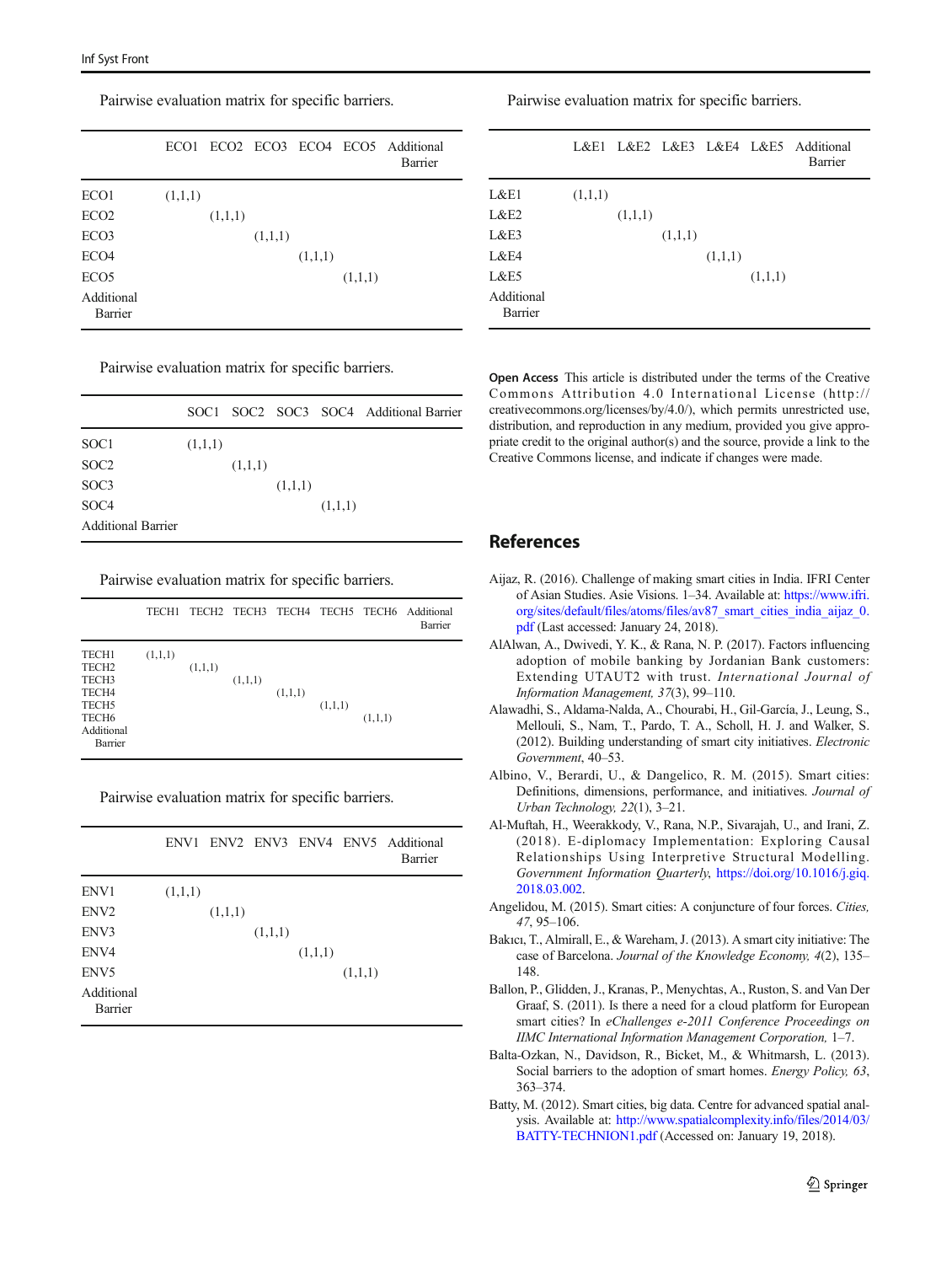- Belanche-Gracia, D., Casalo-Arino, L. V., & Pérez-Rueda, A. (2015). Determinants of multi-service smartcard success for smart cities development: A study based on citizens' privacy and security perceptions. Government Information Quarterly, 32(2), 154–163.
- Bhattacharya, S., Rathi, S., Patro, S.A., Tepa, N. (2015). Reconceptualising smart cities: A reference framework for India. CSTEP. Available at: http://niti.gov.in/writereaddata/files/ document\_publication/CSTEP%20Report%20 Smart%20Cities% 20Framework.pdf (Last accessed: December 16, 2017).
- Bloomberg Philanthropies (2017). India smart cities mission. Available at: https://www.bloomberg.org/program/government-innovation/ india-smart-cities-mission (Last accessed: August 02, 2017).
- Chan, F. T., Kumar, N., Tiwari, M. K., Lau, H. C., & Choy, K. L. (2008). Global supplier selection: A fuzzy-AHP approach. International Journal of Production Research, 46(14), 3825–3857.
- Chang, D. Y. (1996). Applications of the extent analysis method on fuzzy AHP. European Journal of Operational Research, 95(3), 649–655.
- Chatterjee, S., & Kar, A. K. (2018a). Readiness of Smart City: Emerging economy perspective. Advances in Theory and Practice of Emerging Markets, 2, 221–232.
- Chatterjee, S., & Kar, A. K. (2018b). Alignment of IT authority and citizens of proposed smart cities in India: System security and privacy perspective. Global Journal of Flexible Systems Management, 19(1), 95–107.
- Chatterjee, S., Kar, A.K. & Gupta, M.P. (2018). Success of IoTin smart cities of India: An empirical analysis. Forthcoming in Government Information Quarterly.
- Chauhan, S., Agarwal, N., & Kar, A. K. (2016). Addressing big data challenges in smart cities: A systematic literature review. info, 18(4), 73–90.
- China Daily (2013). 'Smart city' takes shape in Xinjiang. Available at: http://www.chinadaily.com.cn/ china/2012cpc /2012-11/14/content\_15925234.htm (Last accessed: December 23, 2017).
- Chourabi, H., Nam, T., Walker, S., Gil-Garcia, J. R., Mellouli, S., Nahon, K., Pardo, T. A. & Scholl, H. J. (2012). Understanding smart cities: An integrative framework. 45th Hawaii international conference on system science, 2289–2297.
- Colding, J., & Barthel, S. (2017). An urban ecology critique on the "Smart City" model. Journal of Cleaner Production, 164, 95-101.
- Cruz-Jesus, F., Oliveira, T., Bacao, F., & Irani, Z. (2017). Assessing the pattern between economic and digital development of countries. Information Systems Frontiers, 19(4), 835–854.
- Datta, A. (2016). Three big challenges for smart cities and how to solve them. The conversation. Available at: http://theconversation.com/ three-big-challenges-for-smart-cities-and-how-to-solve-them-59191 (Last accessed: December 15, 2017).
- Djahel, S., Salehie, M., Tal, I. and Jamshidi, P. (2013). Adaptive traffic management for secure and efficient emergency services in smart cities. 2013 IEEE international conference on pervasive computing and communications workshops, 340–343.
- Dubois, D., & Prade, H. (1979). Operations in a fuzzy-valued logic. Information and Control, 43(2), 224–240.
- Dwivedi YK, Wade MR & Schneberger SL (2011a). Information Systems Theory: Explaining and Predicting Our Digital Society, pp 501, Springer science+business media, USA. Vol 1: https://doi.org/10. 1007/978-1-4419-6108-2.
- Dwivedi YK, Wade MR & Schneberger SL (2011b). Information Systems Theory: Explaining and Predicting Our Digital Society, pp 445, Springer Science+Business Media, Vol 2: https://doi.org/10.1007/ 978-1-4419-9707-4.
- Dwivedi, Y. K., Kapoor, K. K., Williams, M. D., & Williams, J. (2013). RFID systems in libraries: An empirical examination of factors affecting system use and user satisfaction. International Journal of Information Management, 33(2), 367–377.
- Dwivedi, Y. K., Wastell, D., Laumer, S., Henriksen, H. Z., Myers, M. D., Bunker, D., et al. (2015). Research on information systems failures

and successes: Status update and future directions. Information Systems Frontiers, 17(1), 143–157.

- Dwivedi, Y. K., Shareef, M. A., Simintiras, A. C., Lal, B., & Weerakkody, V. (2016). A generalised adoption model for services: A crosscountry comparison of mobile health (m-health). Government Information Quarterly, 33(1), 174–187.
- Dwivedi, Y. K., Janssen, M., Slade, E., Rana, N. P., Weerakkody, V., Millard, J., Hidders, A. J. H., & Snijder, D. (2017a). Driving innovation through big open linked data (BOLD): Exploring antecedents using interpretive structural modelling. Information Systems Frontiers, 19(2), 197–212.
- Dwivedi, Y. K., Rana, N. P., Janssen, M., Lal, B., Williams, M. D., & Clement, M. (2017b). An empirical validation of a unified model of electronic government adoption (UMEGA). Government Information Quarterly, 34(2), 211–230.
- Dwivedi, Y. K., Rana, N. P., Jeyaraj, A., Clement, M., & Williams, M. D. (2017c). Re-examining the unified theory of acceptance and use of technology (UTAUT): Towards a revised theoretical model. Information Systems Frontiers, 1-16. https://doi.org/10.1007/ s10796-017-9774-y.
- Elmaghraby, A. S., & Losavio, M. M. (2014). Cyber security challenges in smart cities: Safety, security and privacy. Journal of Advanced Research, 5(4), 491–497.
- Elmangoush, A., Coskun, H., Wahle, S. and Magedanz, T. (2013). Design aspects for a reference M2M communication platform for smart cities. 9th international conference on innovations in information technology, 204–209.
- Fast Company (2013). The 8 smartest cities in Latin America. Online available at: https://www.fastcompany.com/3022533/the-8 smartest-cities-in-latin-america. (Last accessed: July 26, 2018).
- Ferrara, R. (2015). The smart city and the green economy in Europe: A critical approach. Energies, 8(6), 4724–4734.
- Glaeser, E. L., Resseger, M., & Tobio, K. (2009). Inequality in cities. Journal of Regional Science, 49(4), 617–646.
- Gluhak, A. (2017). Seven challenges for scaling IoT enabled smart cities. IoT UK, Available at: https://iotuk.org.uk/seven-challenges-forscaling-iot-enabled-smart-cities/ (Last accessed: December 16, 2017).
- Govindan, K., Diabat, A., & Shankar, K. M. (2015). Analyzing the drivers of green manufacturing with fuzzy approach. Journal of Cleaner Production, 96, 182–193.
- Govindan, K., Mangla, S. K., & Luthra, S. (2017). Prioritising indicators in improving supply chain performance using fuzzy AHP: Insights from the case example of four Indian manufacturing companies. Production Planning & Control, 28(6–8), 552–573.
- Guy, S., Medd, W., Marvin, S., & Moss, T. (Eds.). (2011). Urban transitions: Intermediaries and the governance of socio-technical networks. London: Earth Scan.
- Harputlugil, T., Prins, M., Gultekin, T. and Topcu, I. (2011). Conceptual framework for potential implementations of multi criteria decision making (MCDM) methods for design quality assessment. In Management and Innovation for a Sustainable Built Environment, Amsterdam, The Netherlands, June 20–23, ISBN: 9789052693958.
- Hernández-Muñoz, J. M., Vercher, J. B., Muñoz, L., Galache, J. A., Presser, M., Gómez, L. A. H. and Pettersson, J. (2011). Smart cities at the forefront of the future internet. In The future internet assembly, 447–462. Springer, Berlin, Heidelberg.
- Hossain, M. A., & Dwivedi, Y. K. (2014). What improves citizens' privacy perceptions toward RFID technology? A cross-country investigation using mixed method approach. International Journal of Information Management, 34(6), 711–719.
- Hughes, D. L., Dwivedi, Y. K., Rana, N. P., & Simintiras, A. C. (2016). Information systems project failure – Analysis of causal links using interpretive structural modelling. Production Planning & Control, 27(16), 1313–1333.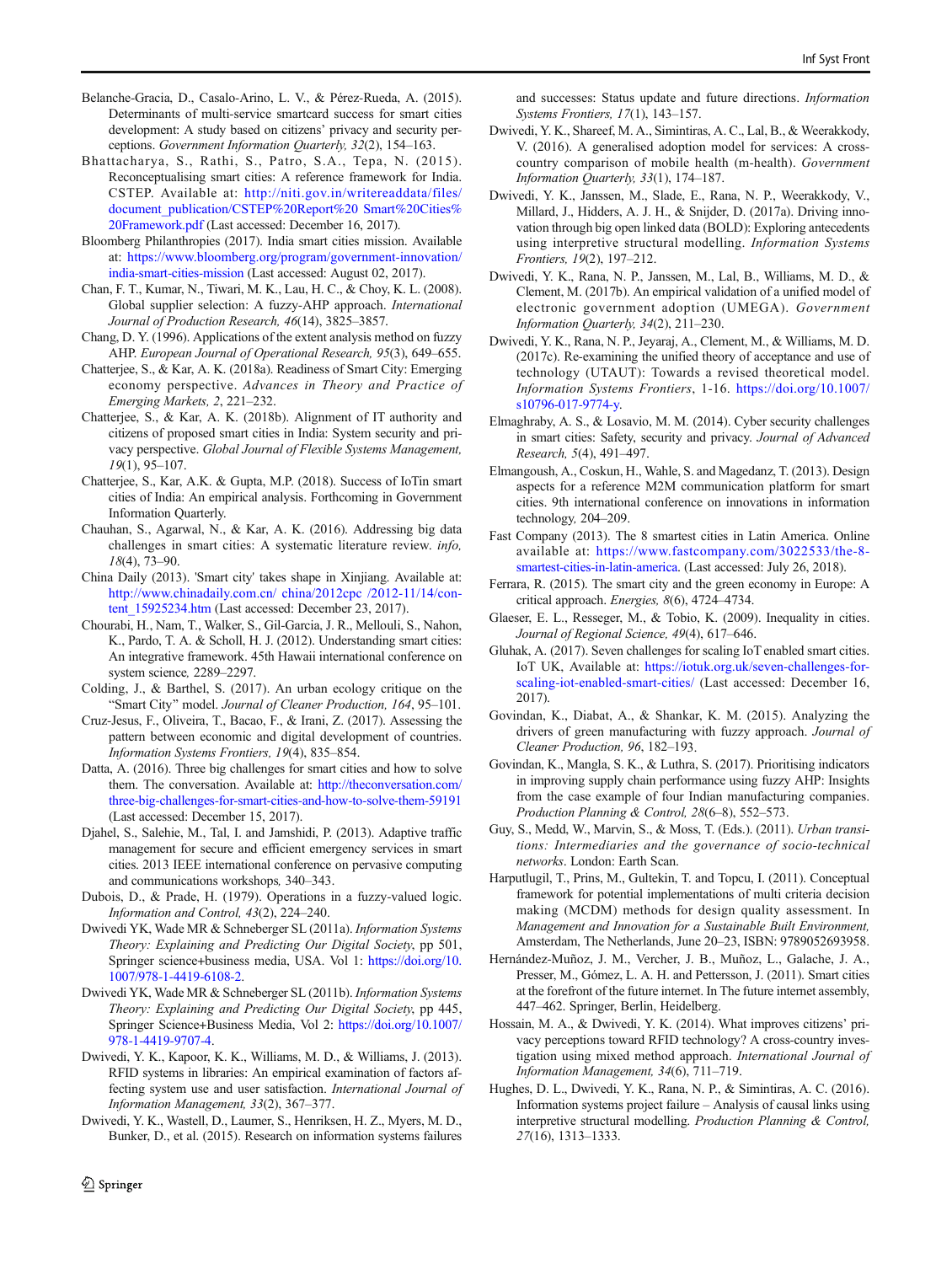- Hughes, D. L., Dwivedi, Y. K., & Rana, N. P. (2017). Mapping IS failure factors on PRINCE2® stages: An application of interpretive ranking process (IRP). Production Planning & Control, 28(9), 776–790.
- IET (2017). Smart cities Time to involve the people. The Institution of Engineering and Technology. Available at: http://www.theiet.org/ sectors/thought-leadership/future-cities/articles/smart-citiesinvolve. cfm?utm\_source=redirect&utm\_medium=any&utmcampaign= smartcities (Last accessed: December 16, 2017).
- Ishizaka, A., & Labib, A. (2009). Analytic hierarchy process and expert choice: Benefits and limitations. OR Insight, 22(4), 201–220.
- Janssen, M., Konopnicki, D., Snowdon, J. L., & Ojo, A. (2017). Driving public sector innovation using big and open linked data (BOLD). Information Systems Frontiers, 19(2), 189–195.
- Janssen, M., Rana, N. P., Slade, E., & Dwivedi, Y. K. (2018). Trustworthiness of digital government services: Deriving a comprehensive theory through interpretive structural modelling. Public Management Review, 20(5), 647–671.
- Junior, F. R. L., Osiro, L., & Carpinetti, L. C. R. (2014). A comparison between fuzzy AHP and fuzzy TOPSIS methods to supplier selection. Applied Soft Computing, 21, 194–209.
- Kandpal, V., Kaur, H. and Tyagi, V. (2017). Smart city projects in India: Issues and challenges.
- Kapoor, K. K., Dwivedi, Y. K., & Williams, M. D. (2014a). Rogers' innovation adoption attributes: A systematic review and synthesis of existing research. Information Systems Management, 31(1), 74– 91.
- Kapoor, K. K., Dwivedi, Y. K., & Williams, M. (2014b). Innovation adoption attributes: A review and synthesis of research findings. European Journal of Innovation Management, 17(3), 327–348.
- Kapoor, K. K., Dwivedi, Y. K., & Williams, M. D. (2015). Examining the role of three sets of innovation attributes for determining adoption of the interbank mobile payment service. Information Systems Frontiers, 17(5), 1039–1056.
- Kar, A. K. (2015). A hybrid group decision support system for supplier selection using analytic hierarchy process, fuzzy set theory and neural network. Journal of Computational Science, 6, 23–33.
- Khan, Z., Pervez, Z., & Abbasi, A. G. (2017). Towards a secure service provisioning framework in a smart city environment. Future Generation Computer Systems, 77, 112–135.
- Kitchin, R. (2015). The promise and peril of smart cities. Computers and Law: The Journal of the Society for Computers and Law, 26(2), 1–5.
- Kogan, N. and Lee, K.J. (2014). Exploratory research on success factors and challenges of smart city projects. MSc Thesis, Kyung Hee University, Seoul, South Korea.
- Komninos, N., Pallot, M., & Schaffers, H. (2013). Special issue on smart cities and the future internet in Europe. Journal of the Knowledge Economy, 4(2), 119–134.
- Koo, C., Ricci, F., Cobanoglu, C., & Okumus, F. (2017). Special issue on smart, connected hospitality and tourism. Information Systems Frontiers, 19(4), 699–703.
- Koppenjan, J. F., & Enserink, B. (2009). Public–private partnerships in urban infrastructures: Reconciling private sector participation and sustainability. Public Administration Review, 69(2), 284–296.
- Lazaroiu, G. C., & Roscia, M. (2012). Definition methodology for the smart cities model. Energy, 47(1), 326–332.
- Lee, J., & Lee, H. (2014). Developing and validating a citizen-centric typology for smart city services. Government Information Quarterly, 31, S93–S105.
- Lee, J. H., Phaal, R., & Lee, S. H. (2013). An integrated service-devicetechnology roadmap for smart city development. Technological Forecasting and Social Change, 80(2), 286–306.
- Lee, J. H., Hancock, M. G., & Hu, M. C. (2014). Towards an effective framework for building smart cities: Lessons from Seoul and San Francisco. Technological Forecasting and Social Change, 89, 80– 99.
- Letaifa, S. B. (2015). How to strategize smart cities: Revealing the SMART model. Journal of Business Research, 68(7), 1414–1419.
- Li, S., Da Xu, L., & Zhao, S. (2015). The internet of things: A survey. Information Systems Frontiers, 17(2), 243–259.
- Lin, R. J. (2013). Using fuzzy DEMATEL to evaluate the green supply chain management practices. Journal of Cleaner Production, 40, 32–39.
- Liu, J., Li, J., Li, W., & Wu, J. (2016). Rethinking big data: A review on the data quality and usage issues. ISPRS Journal of Photogrammetry and Remote Sensing, 115, 134–142.
- Luthra, S., Garg, D., & Haleem, A. (2013). Identifying and ranking of strategies to implement green supply chain management in Indian manufacturing industry using analytical hierarchy process. Journal of Industrial Engineering and Management, 6(4), 930–962.
- Luthra, S., Mangla, S. K., & Kharb, R. K. (2015). Sustainable assessment in energy planning and management in Indian perspective. Renewable and Sustainable Energy Reviews, 47, 58–73.
- Luthra, S., Govindan, K., Kharb, R. K., & Mangla, S. K. (2016a). Evaluating the enablers in solar power developments in the current scenario using fuzzy DEMATEL: An Indian perspective. Renewable and Sustainable Energy Reviews, 63, 379–397.
- Luthra, S., Mangla, S. K., Xu, L., & Diabat, A. (2016b). Using AHP to evaluate barriers in adopting sustainable consumption and production initiatives in a supply chain. International Journal of Production Economics, 181, 342–349.
- Mandal, T. (2016). Smart cities must be smart about emissions. India climate dialogue, accessed from http://indiaclimatedialogue.net/ 2016/02/26/smart-cities-must-be-smart-about-emissions/ on 15th December 2017.
- Mangla, S. K., Kumar, P., & Barua, M. K. (2015). Risk analysis in green supply chain using fuzzy AHP approach: A case study. Resources, Conservation and Recycling, 104, 375–390.
- Mangla, S. K., Govindan, K., & Luthra, S. (2016). Critical success factors for reverse logistics in Indian industries: A structural model. Journal of Cleaner Production, 129, 608–621.
- Mangla, S. K., Govindan, K., & Luthra, S. (2017). Prioritizing the barriers to achieve sustainable consumption and production trends in supply chains using fuzzy analytical hierarchy process. Journal of Cleaner Production, 151, 509–525.
- Mckinsey Report (2018). Combating the challenges of urbanization in emerging markets: Lessons from India. Accessed from https://www. mckinsey.com/industries/capital-projects-and-infrastructure/ourinsights/combating-the-challenges-of-urbanization-in-emergingmarkets-lessons-from-india on 22th April 2018.
- Mohanty, S. P., Choppali, U., & Kougianos, E. (2016). Everything you wanted to know about smart cities: The internet of things is the backbone. IEEE Consumer Electronics Magazine, 5(3), 60–70.
- Monzon, A. (2015). Smart cities concept and challenges: Bases for the assessment of smart city projects. International conference on smart cities and green ICT systems, 17–31.
- Mori, K., & Christodoulou, A. (2012). Review of sustainability indices and indicators: Towards a new City sustainability index (CSI). Environmental Impact Assessment Review, 32(1), 94–106.
- Nair, S. (2017). The too smart city. Indian Express. Available at: http:// indianexpress.com/article/opinion/columns/smart-city-missionurban-development-4721785/ (Last accessed: August 20, 2017).
- Nam, T. and Pardo, T. A. (2011). Conceptualizing smart city with dimensions of technology, people, and institutions. 12th Annual International Digital Government Research Conference: Digital Government Innovation in Challenging Times, 282-291.
- Naphade, M., Banavar, G., Harrison, C., Paraszczak, J., & Morris, R. (2011). Smarter cities and their innovation challenges. Computer, 44(6), 32–39.
- Neirotti, P., De Marco, A., Cagliano, A. C., Mangano, G., & Scorrano, F. (2014). Current trends in Smart City initiatives: Some stylised facts. Cities, 38, 25–36.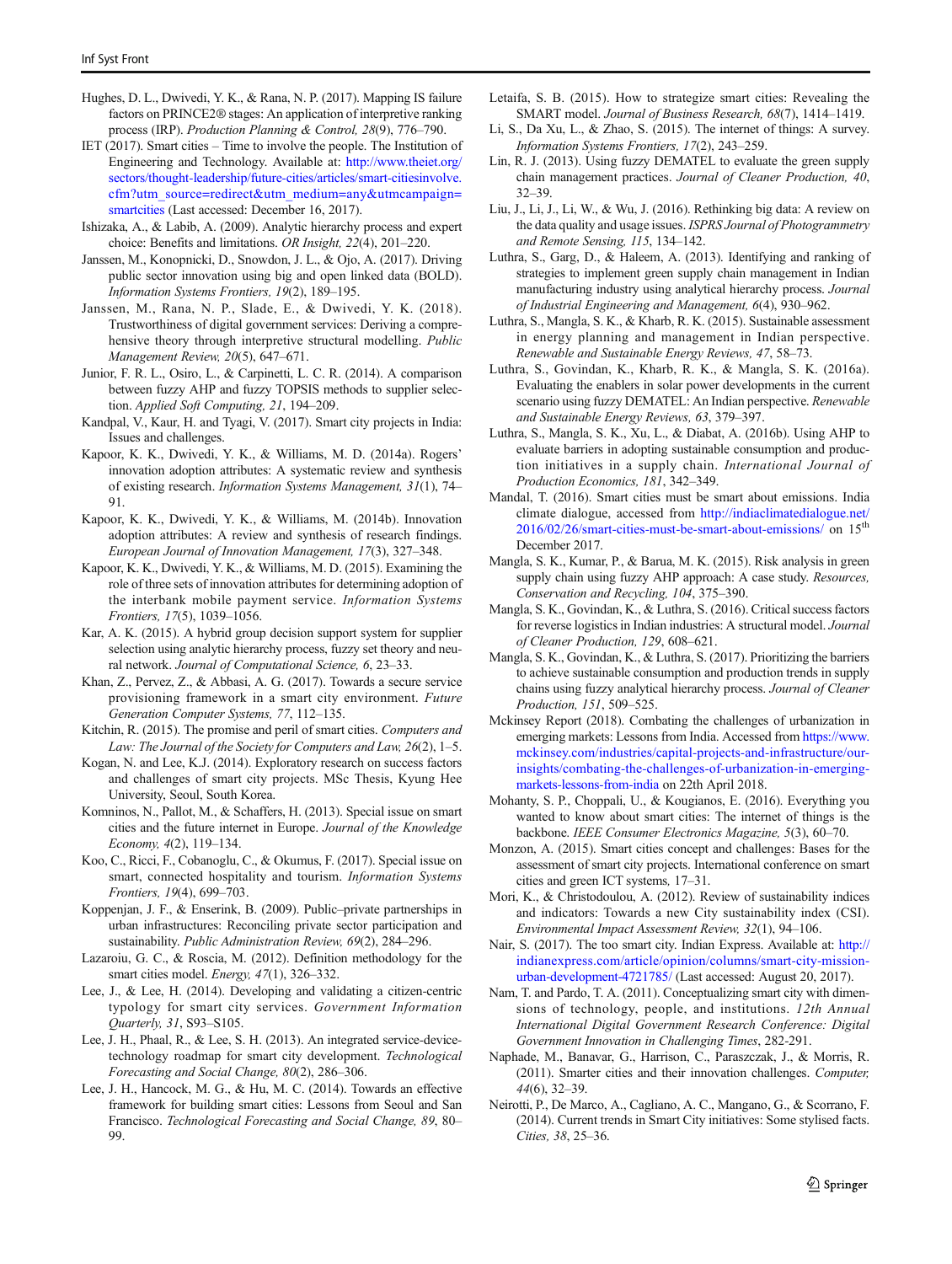- OCED (2015). The path to happiness lies in good health and a good job, the better life index shows. The organisation for economic cooperation and development (OECD), Paris, France. Available at: http://www.oecd.org/newsroom/the-path-to-happiness-lies-in-goodhealth-and-a-good-job-the-better-life-index-shows.htm (Last accessed: January 24, 2018).
- Ordoobadi, S. M. (2010). Application of AHP and Taguchi loss functions in supply chain. Industrial Management & Data Systems, 110(8), 1251–1269.
- Paskaleva, K. A. (2011). The smart city: A nexus for open innovation? Intelligent Buildings International, 3(3), 153–171.
- Pereira, G. V., Macadar, M. A., Luciano, E. M., & Testa, M. G. (2017). Delivering public value through open government data initiatives in a Smart City context. Information Systems Frontiers, 19(2), 213– 229.
- Perera, C., Zaslavsky, A., Christen, P., & Georgakopoulos, D. (2014). Sensing as a service model for smart cities supported by internet of things. Transactions on Emerging Telecommunications Technologies, 25(1), 81–93.
- Petrolo, R., Loscri, V., & Mitton, N. (2017). Towards a smart city based on cloud of things, a survey on the smart city vision and paradigms. Transactions on Emerging Telecommunications Technologies, 28(1), 29–31.
- Platts, K. W., & Gregory, M. J. (1990). Manufacturing audit in the process of strategy formulation. International Journal of Operations & Production Management, 10(9), 5–26.
- Prakash, C., & Barua, M. K. (2015). Integration of AHP-TOPSIS method for prioritizing the solutions of reverse logistics adoption to overcome its barriers under fuzzy environment. Journal of Manufacturing Systems, 37, 599–615.
- Rana, N. P., & Dwivedi, Y. K. (2015). Citizen's adoption of an egovernment system: Validating extended social cognitive theory (SCT). Government Information Quarterly, 32(2), 172–181.
- Rana, N. P., Dwivedi, Y. K., & Williams, M. D. (2015a). A meta-analysis of existing research on citizen adoption of e-government. Information Systems Frontiers, 17(3), 547–563.
- Rana, N. P., Dwivedi, Y. K., Williams, M. D., & Weerakkody, V. (2015b). Investigating success of an e-government initiative: Validation of an integrated IS success model. Information Systems Frontiers, 17(1), 127–142.
- Rana, N. P., Dwivedi, Y. K., Williams, M. D., & Weerakkody, V. (2016). Adoption of online public grievance redressal system in India: Toward developing a unified view. Computers in Human Behavior, 59, 265–282.
- Rana, N. P., Dwivedi, Y. K., Lal, B., Williams, M. D., & Clement, M. (2017). Citizens' adoption of an electronic government system: Towards a unified view. Information Systems Frontiers, 19(3), 549–568.
- Rathore, M. M., Ahmad, A., Paul, A., & Rho, S. (2016). Urban planning and building smart cities based on the internet of things using big data analytics. Computer Networks, 101, 63–80.
- Saaty, T. L. (1980). The analytic hierarchy process: Planning. Priority setting. Resource Allocation. MacGraw-Hill, New York International Book Company, 287.
- Sadorsky, P. (2014). The effect of urbanization on CO2 emissions in emerging economies. Energy Economics, 41, 147-153.
- Sahoo, S., Dhar, A., & Kar, A. (2016). Environmental vulnerability assessment using Grey analytic hierarchy process based model. Environmental Impact Assessment Review, 56, 145–154.
- Santana, E. F. Z., Chaves, A. P., Gerosa, M. A., Kon, F., & Milojicic, D. S. (2017). Software platforms for smart cities: Concepts, requirements, challenges, and a unified reference architecture. ACM Computing Surveys, 50(6), 78.
- Schuurman, D., Baccarne, B., De Marez, L., & Mechant, P. (2012). Smart ideas for smart cities: Investigating crowdsourcing for generating and selecting ideas for ICT innovation in a city context. Journal of

 $\hat{Z}$  Springer

Theoretical and Applied Electronic Commerce Research, 7(3), 49– 62.

- Scuotto, V., Ferraris, A., & Bresciani, S. (2016). Internet of things: Applications and challenges in smart cities: A case study of IBM smart city projects. Business Process Management Journal, 22(2), 357–367.
- Shareef, M. A., Kumar, V., Kumar, U., & Dwivedi, Y. K. (2011). Egovernment adoption model (GAM): Differing service maturity levels. Government Information Quarterly, 28(1), 17–35.
- Shareef, M. A., Kumar, V., Dwivedi, Y. K., & Kumar, U. (2016a). Service delivery through mobile-government (mGov): Driving factors and cultural impacts. Information Systems Frontiers, 18(2), 315–332.
- Shareef, M. A., Dwivedi, Y. K., Kumar, V., & Kumar, U. (2016b). Reformation of public service to meet citizens' needs as customers: Evaluating SMS as an alternative service delivery channel. Computers in Human Behavior, 61, 255–270.
- Shareef, M. A., Dwivedi, Y. K., Kumar, V., & Kumar, U. (2017). Content design of advertisement for consumer exposure: Mobile marketing through short messaging service. International Journal of Information Management, 37(4), 257–268.
- Sinha, A., Kumar, P., Rana, N. P., Islam, R., & Dwivedi, Y. K. (2017). Impact of internet of things (IoT) in disaster management: A tasktechnology fit perspective. Annals of Operations Research, 1-36. https://doi.org/10.1007/s10479-017-2658-1.
- Slade, E. L., Dwivedi, Y. K., Piercy, N. C., & Williams, M. D. (2015). Modeling consumers' adoption intentions of remote mobile payments in the United Kingdom: Extending UTAUT with innovativeness, risk, and trust. Psychology & Marketing, 32(8), 860–873.
- Solanas, A., Patsakis, C., Conti, M., Vlachos, I. S., Ramos, V., Falcone, F., Postolache, O., Martinez-Balleste, P. A., Pietro, R. D., Perrea, D. N., & Martinez-Balleste, A. (2014). Smart health: A context-aware health paradigm within smart cities. IEEE Communications Magazine, 52(8), 74–81.
- Tachizawa, E. M., Alvarez-Gil, M. J., & Montes-Sancho, M. J. (2015). How "smart cities" will change supply chain management. Supply Chain Management: An International Journal, 20(3), 237–248.
- The Indian Express (2016). Quality of life: Which is the best Indian city to live in? Available at:http://indianexpress.com/article/india/indianews-india/where-to-live-in-india-which- city-offers-the-bestquality-of-living-2891060/ (Last accessed: January 24, 2018).
- UNFPA (2008). State of World population 2007: Unleashing the potential of urban growth. United Nations Population Fund (UNFPA), New York, 2008.
- van Zoonen, L. (2016). Privacy concerns in smart cities. Government Information Quarterly, 33(3), 472–480.
- Veeramootoo, N., Nunkoo, R., & Dwivedi, Y. K. (2018). What determines success of an e-government service? Validation of an integrative model of e-filing continuance usage. Government Information Quarterly, https://doi.org/10.1016/j.giq.2018.03.004, 35, 161, 174.
- Voss, C., Tsikriktsis, N., & Frohlich, M. (2002). Case research in operations management. International Journal of Operations & Production Management, 22(2), 195–219.
- Washburn, D., Sindhu, U., Balaouras, S., Dines, R. A., Hayes, N. M., & Nelson, L. E. (2010). Helping CIOs understand "Smart City" initiatives: Defining the smart city, its drivers, and the role of the CIO. Cambridge: Forrester Research.
- Weber, R. H. (2013). Internet of things–governance quo vadis? Computer Law & Security Review, 29(4), 341–347.
- Weber, R. H., & Studer, E. (2016). Cyber security in the internet of things: Legal aspects. Computer Law & Security Review, 32(5), 715–728.
- Weerakkody, V., El-Haddadeh, R., Al-Sobhi, F., Shareef, M. A., & Dwivedi, Y. K. (2013). Examining the influence of intermediaries in facilitating e-government adoption: An empirical investigation. International Journal of Information Management, 33(5), 716–725.
- Weerakkody, V., Irani, Z., Kapoor, K., Sivarajah, U., & Dwivedi, Y. K. (2017). Open data and its usability: An empirical view from the